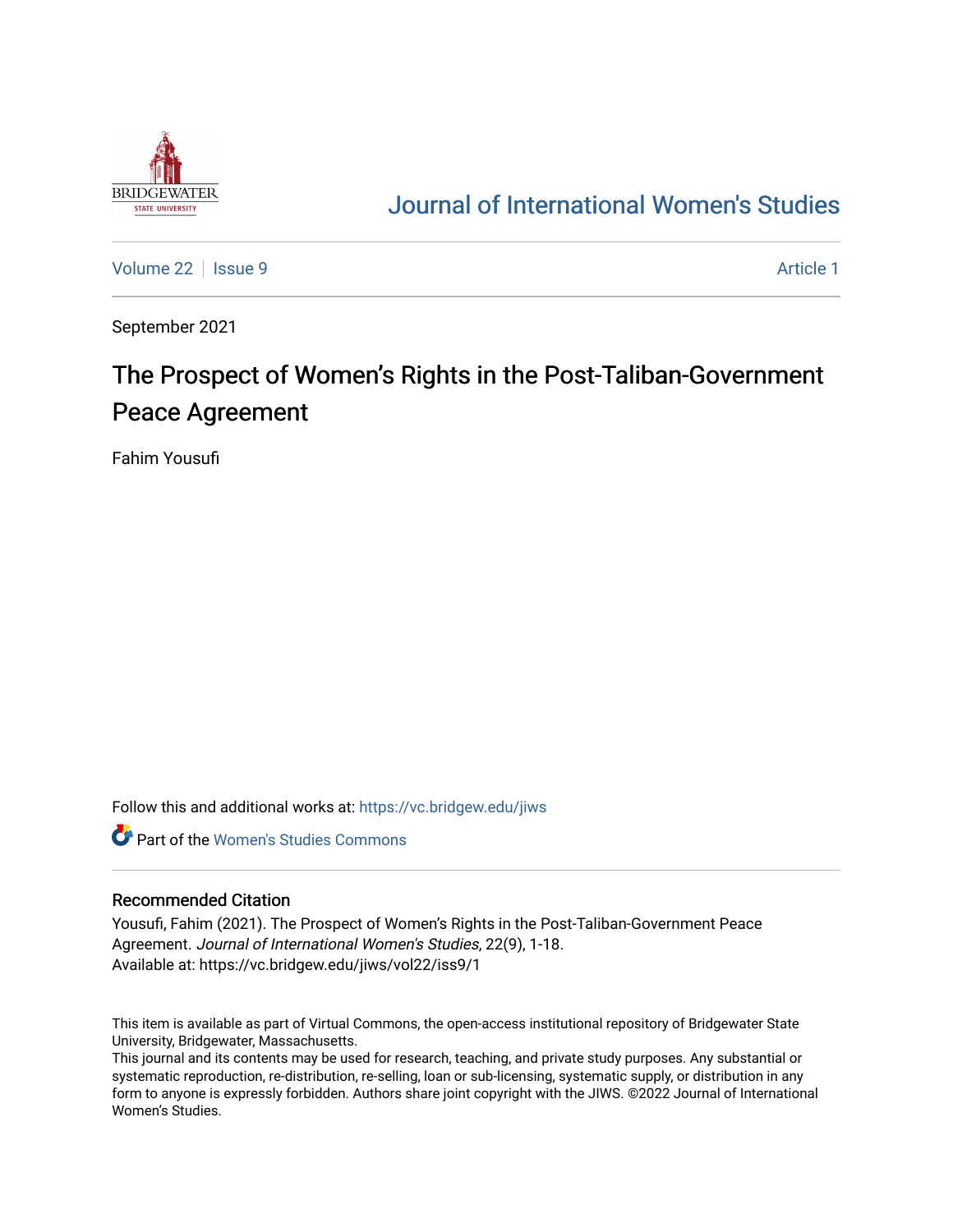Yousufi: The Prospect of Women's Rights in the Post-Taliban-Government Peace Agreement

This journal and its contents may be used for research, teaching and private study purposes. Any substantial or systematic reproduction, re-distribution, re-selling, loan or sub-licensing, systematic supply or distribution in any form to anyone is expressly forbidden. ©2021 Journal of International Women's Studies.

#### **The Prospect of Women's Rights in the Post-Taliban-Government Peace Agreement**

By Fahim Yousufi<sup>[1](#page-1-0)</sup>

#### **Abstract**

The Taliban, backed by Pakistan, emerged in Afghanistan in 1994, announcing their establishment of the Islamic Emirate of Afghanistan. Initially appearing as the saviour of Afghanistan, they disappointed Afghans by introducing an unprecedented version and understanding of Islam. They restricted women's movement in the public, banning their education and work outside the home. Charged with harbouring Al Qaeda's leader, the Taliban regime was overthrown by the US in October 2001; they rose again and began their insurgent attacks against the foreign forces and the government after 2003. Their position towards women's education and work outside of the home has been fraught with ups and downs since then. Initially, in 2006, the Taliban instructed their fighters to attack any government-run schools, particularly girls' schools; Around 2010-2012, their position softened, allowing girls to attend schools and women to work as teachers and doctors. However, this purported modification was accompanied by hard-to-meet precepts that have continued to deprive women of education and work outside the home. Many studies postulate that the Taliban's position has altered regarding women's education and work outside the home, however, Taliban fighters' behaviour on the battleground and their leadership's actions in the peace talks say otherwise. The change in the Taliban's policy appears nominal, deceptive, and tactical, only there to attract the attention of national and international media and foster popular support for a return to power. Using secondary data, this article explores the Taliban's position regarding women's rights to education and employment, to determine if, how, why, and to what extent the Taliban's position has changed in this regard and examine the prospect of women's rights in Afghanistan if the current peace talks between the Taliban and the Afghan government bear results. Based on the findings, some recommendations are suggested to ensure women's voices are heard and that the probable peace-agreement is gender-responsive.

*Keywords:* Taliban, Women's Right to Education, Women's right to Work, Taliban's position, Peace-talks, Peace negotiations, Women's participation in the peace process

<span id="page-1-0"></span><sup>&</sup>lt;sup>1</sup> Fahim Yousufi is an international development professional from Afghanistan. He worked for over 12 years with various national and international organizations in Afghanistan where he managed different projects in collaboration with the Afghan government and civil society organizations to enhance women's political participation and leadership in governance and peacebuilding. He holds a BA in Law and an MA in Public International Law. He holds a second MA in Peace, Conflict and Development from the University of Bradford, UK. His areas of interest and expertise include gender and women, peace and security issues, development, peacebuilding, and conflict resolution.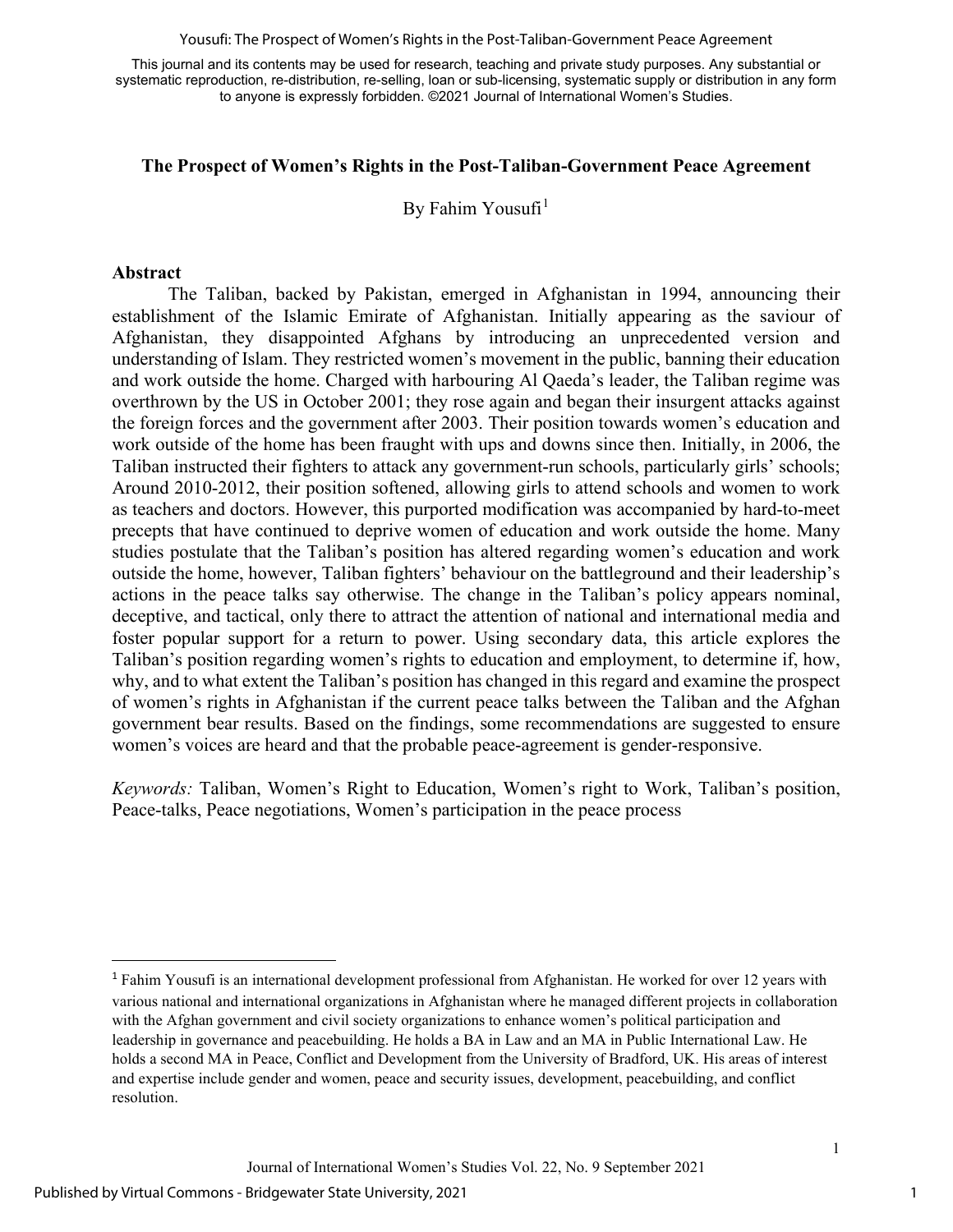## **Introduction and Context**

This article<sup>[2](#page-2-0)</sup> explores the Taliban's<sup>[3](#page-2-1)</sup> policy and practices regarding women's right to education and work. By studying the past and current policies of the Taliban, as well as their actions, it aims to ascertain the extent to which the Taliban's position may have changed regarding women's rights, what this change means, and the prospects for women's rights in Afghanistan if the Taliban come to power through military takeover or through the ongoing intra-Afghan peace talks.

The Taliban emerged in 1994 proclaiming that they would purify society and defeat the 'corrupt' *Mujahidin* groups who had caused civil war and chaos in the country. Mullah Mohammad Omar, the leader of the Taliban, announced the creation of the "Islamic Emirate of Afghanistan-IEoA" (Kuehn, 2018:36-37; Rashid, 2001:20-23; Yadav 2010:140; Nojumi, 2009:97-101; Johnson and Mason, 2007:73). This radical Islamist regime that brutally discriminated against women and persecuted both Shiite Muslims and non-Muslim communities had no precedence in the history of Afghanistan (Foxley, 2013:73-4; Faerber, 2003).

However, having harboured the leader of Al-Qaida and refusing to hand him over to the US after the  $11<sup>th</sup>$  September attacks, the Taliban were overthrown by the US in October 2001 (Foxley, 2013:73-4; Khan, 2012:21). In December 2001, a new democratic government structure was agreed upon by the opponents of the Taliban. The Taliban's exclusion from this led to their resurgence around 2003; they engaged in a violent insurgency against both foreign and Afghan forces (Moghaddam, 2018:65; Kuehn, 2018:39).

Following more than sixteen years of insurgency, the Taliban entered into peace negotiations with the US in late-2018 (Ruttig a, 2019:3; [Eide,](about:blank) 2019) which resulted in the 'peace process agreement' signed on 29 February 2020 (State Department, 2020). Despite constant refusal from the Taliban, direct talks began between the Taliban and the Afghan government on 12 September 2020 in Qatari capital, Doha (The Guardian, 2020). At this time of writing, the two sides have been in a stalemate for over four weeks, unable to agree on two of the 21-point ground rules for negotiations. The two sticking points proposed by the Taliban are (i) to resolve any disputes that arise during the negotiations based on the Hanafi Islamic Jurisprudence, leaving out Shiite Islamic Jurisprudence and (ii) that the intra-Afghan peace talks shall be viewed as a part of the US-Taliban deal (BBC, 2020). Both of these suggestions have been opposed by the government's negotiation teams.[4](#page-2-2)

Currently, there are four women in the government negotiation team, including Fauzia Koofi and Habiba Sarabi, former vocal Member of Parliament and Governor of Bamyan Province respectively. Given that the Taliban have been in a war against women since their inception, the question I pose is: can the presence of these four senior women result in a gender-responsive peace agreement with the Taliban? While the form of a future government remains unknown, power-

<span id="page-2-0"></span><sup>&</sup>lt;sup>2</sup> This research was initially conducted as part of my Master's Dissertation at the University of Bradford, UK in December 2019.

<span id="page-2-1"></span><sup>&</sup>lt;sup>3</sup> From the Arabic "Talib" meaning student or seeker of religious education. Taliban is the plural form in Pashtu. Other literature treats Taliban as a singular noun, however, I see and use "Taliban" as a plural noun.

<span id="page-2-2"></span><sup>&</sup>lt;sup>4</sup> After three months of serious negotiations, the two sides finally agreed on the negotiation procedure and its preamble, though the agreement was never officially publicized. The two sides agreed that the US-Taliban Doha agreement, the demand of the people of Afghanistan, the commitment of the two sides, and the repeated demands of the United Nations shall serve as the foundation of the peace talks. If a disagreement emerges about the interpretation of Sharia texts during the negotiations, a joint committee of the two negotiation teams shall make a decision about it.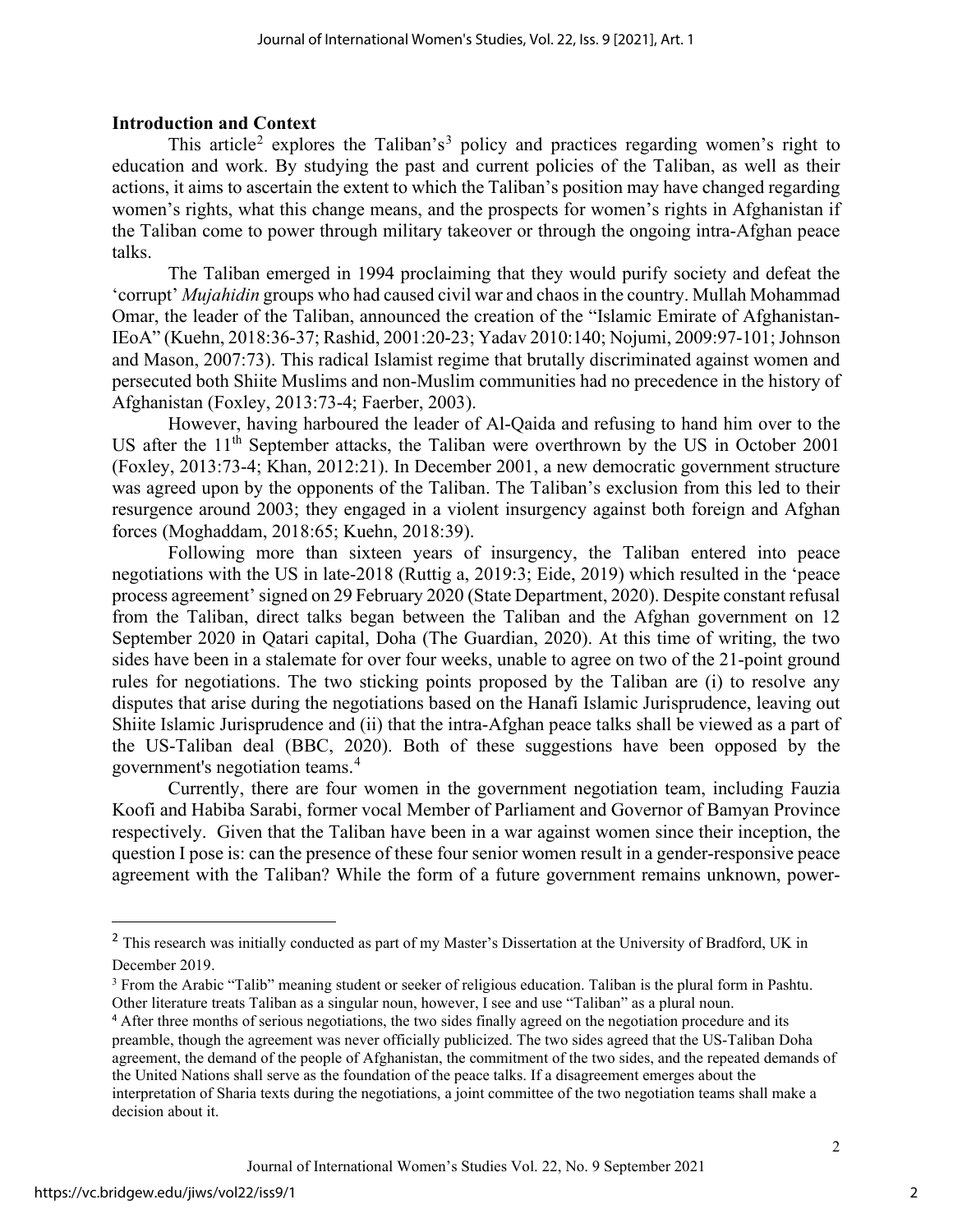sharing by the Taliban is certain if negotiations succeed. This has many implications for the Human Rights agenda in Afghanistan, particularly those concerning women's rights.

In recent years, a considerable number of researchers such as Gopal and Osman, Sheikh and Khan, Gossman and Moghaddam argued that the Taliban's views of women's rights have changed given their previously extreme stance prohibiting women's education and employment. However, by looking at the literature regarding the Taliban's practices since 2003, their position at the current negotiation table and the accounts of people from the Taliban controlled areas captured after May 2021, it becomes tremendously hard to prove any substantive change in their ideology.

## **Women's Education during the Taliban Regime**

From their initial days, the Taliban proclaimed that they were instating an Islamic government. The Ministry of Promotion of Virtue and the Prevention of Vice was established, violently enforcing Sharia-based rulings and punishing people for any activities they viewed as 'immoral' (Foxley, 2013:73-4; Cole, 2009:132-6; Drissel, 2015:102). Justified by their understanding of Sharia and their dominant patriarchal attitude, the Taliban's attitude towards women was sternly hostile.

Aside from their complete elimination of women's presence in the public (Ellis, 2000:61- 3; Rashid, 2001:10[5](#page-3-0)), they banned women from schooling and working<sup>5</sup> (Keating, 1997:12; Rashid, 2001:106). Prior to the Taliban rule in Kabul, girls comprised over half of students, yet by 2000, 90% of girls and 75% of boys were not attending school (Skaine, 2002:65; ICG, 2013:2).

In 1998, a newly graduated girl from Kabul University narrated the situation that women faced: "Two years ago, I graduated from Kabul University, but now the university door is closed to all female students. Afghan women have no rights today..." (Iacopino, 1998:53-76). Surprisingly, despite the Taliban's generic verdict to close girls' schools, some NGO-funded schools continued operating for some time (Rashid, 2001:106; Ruttig, 2011:1; Moghaddam 2018:67) before they were ordered to close in 1998. Although girls up to the age of eight were allowed to go to school, they were only permitted to learn the Quran. Women were beaten with lashes if caught teaching or leaving the home for educational purposes. One woman's story from 1998 describes how she was flogged by three Talib when her books—hidden under her arms—fell on the ground (HRW, 2010:18).

## **The Taliban's Behavior towards Women's Education Since 2001**

After the Taliban re-emerged around 2003, they took an even fiercer stance against women's education. They developed codes of conduct (*Layha*) approved by their main councils (*Shura*) in Pakistan that regulate the Taliban's policies (APPRO, 2015:10). The first *Layha* was issued in 2005 and stated that working for all government-run schools was strictly forbidden while informal education using Islamic Emirate textbooks in the mosques was encouraged (Bjelica and Clark, 2018:3).

Following this verdict, Taliban attacks on girls' schools spiked from 2005 to mid-2006. A total of 204 physical attacks led to the closure of 300 schools both for boys and girls during this period (HRW, 2006:31-2; Rubin and Rudeforth (2016:9). In 2005, a mother of two daughters explained how her village was threatened by the Taliban:

<span id="page-3-0"></span><sup>5</sup> Except as medical staff in rare cases with strict conditions.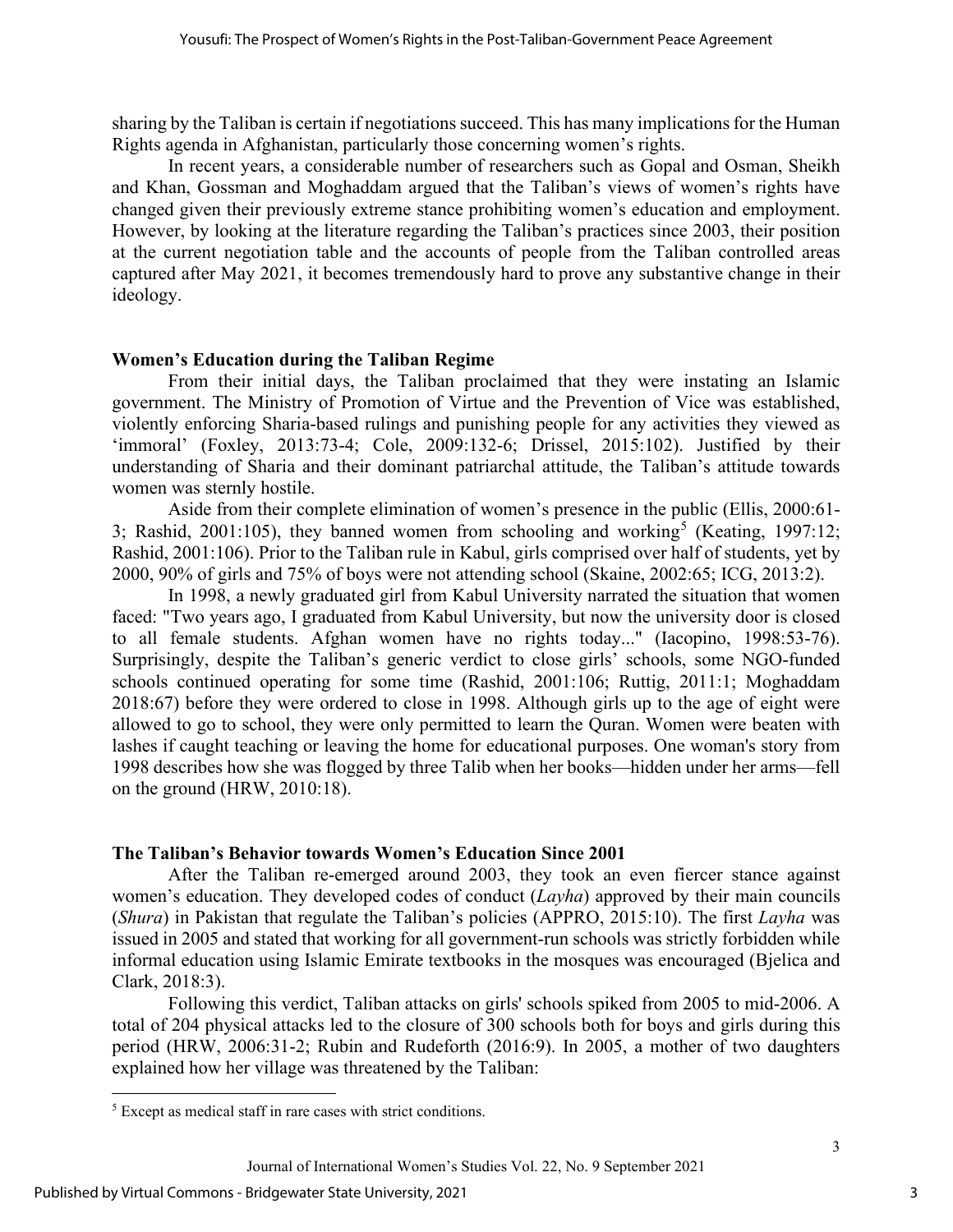"…the girls were still going to school. There was a letter posted on the community's mosque saying '… girls going to school need to be careful about their safety. If we put acid on their faces or they are murdered, then the blame will be on the parents.'"

While the community ignored the first letter, the villagers had to stop sending their girls to schools when they received a second letter in less than a month (HRW, 2006:3 & 32).

Likewise in November 2005, a group of five girls in Kandahar province had acid thrown at their faces, leaving two of them gravely disfigured. In 2007 in Logar province, two schoolgirls were killed and six others injured by unidentified men who were believed to be members of the Taliban (HRW, 2006:32). Until late 2009, the Taliban fiercely campaigned against girls' education by posting warning letters—known as night-letters—on people's house or mosque doors at night, threatening the public to stop sending their daughters to schools. Those who defied these letters were physically attacked with acid, murdered, or severely injured.

In early 2010, for the first time the 2006 *Layha,* which banned girls from going to school, was revised; it instructed fighters to stop their violent attacks (Rubin and Rudeforth, 2016:10). This was a turning point for the Taliban's public relations and communications. Through policy change and media interviews, they began touting a softer position on women's rights. However, despite this softening of position on paper, in 2011 the level of violence against girls' in education remained as high as in 2010 as 440 schools were attacked in 2011 compared to 500 in 2010, although not all of these attacks could be ascribed only to the Taliban (Ahmad, 2012:42).

In 2012, although the Ministry of Education (MoE) reported that over 500 schools—mainly girls' schools—were shut down chiefly by the Taliban (Rubin and Rudeforth (2016:11), a Taliban shadow district education commissioner in Wardak province rejected the Taliban's involvement in physical attacks against education infrastructures. However, he warned that girls and teachers would be attacked if they did not comply with the conditions set for women's education (Giustozzi and Franco, 2013:12). This, along with other interviews, seemed to be part of a campaign to publicise a lenient Taliban policy.

The key provisions of the *Layha* that continue to guide the Taliban's attitude on women's rights to education are as follows: (APPRO, 2015:10; Giustozzi and Franco, 2013:9)

- 1. Women at schools and universities should always be covered with an Islamic Hijab and can only be taught by female teachers.
- 2. Any subjects that are against *Jihad* and "women's role in society" as defined by the Taliban, will be curtailed.
- 3. The focus of classes must be Islamic subjects such as the Holy Quran, *Fiqh[6](#page-4-0)* , *Aqaid[7](#page-4-1)* , Hadiths, and the Arabic language.
- 4. Girls who are attending co-education will be killed after two warnings.
- 5. Teachers who talk about the equal rights of men and women will be killed after two warnings.

In January 2016, for the first time the Taliban issued a policy condoning the study of science and was silent about any support for girls' education. However, this same year, Taliban interviews expressed support for girls' education if they were taught by women only, segregated

<span id="page-4-0"></span><sup>6</sup> Islamic Jurisprudence.

<span id="page-4-1"></span><sup>7</sup> Islamic creed.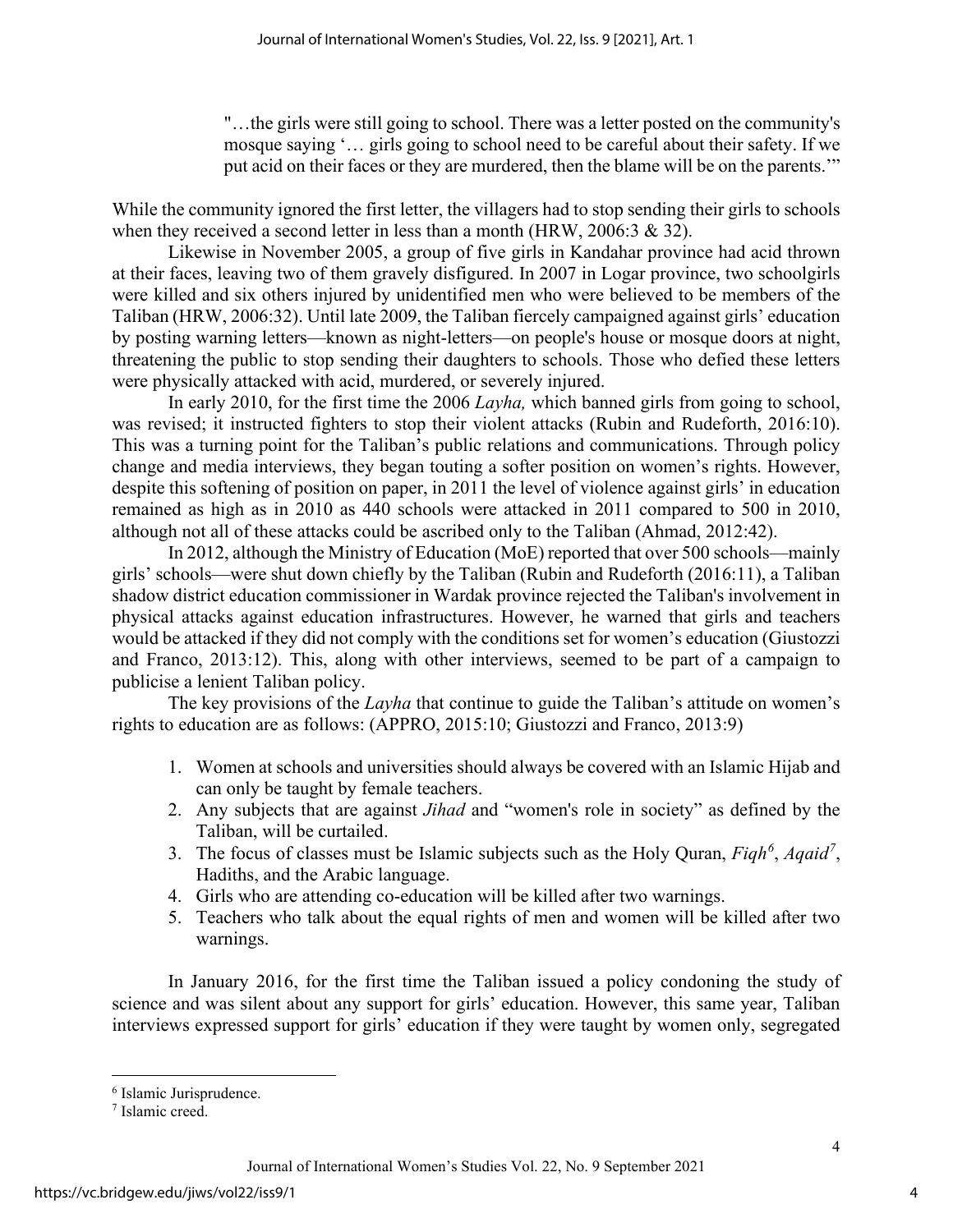from boys, security permitting, and compliant with Islamic dress code, all of which reinforced the previously mentioned stringent conditions (Rubin and Rudeforth (2016:11-12).

#### **Women's Right to Work during the Taliban Regime**

Like education, banning women's employment was among the first actions taken by the Taliban in 1996 (Keating, 1997:12). A widowed mother in 1998 said that "… there are beatings for showing up in public without a male chaperone or showing your face. Worst of all is not being allowed to work…" to feed her hungry children. As a result, many women, particularly those who had lost their male family members, were forced to become street beggars or prostitutes to feed their families (Skaine, 2002:69; ICG, 2013:5).

Another female health professional told of her experience as a doctor during the Taliban regime: "Taliban beat me and my husband because we were working together in the same clinic. When I tried to reason, they beat me and told that they should hang me if I showed up again in the clinic" (Iacopino, 1998:66). These and other examples show that women's presence in public, including the mixing of men and women in the working environment, was harshly opposed by the Taliban. Despite numerous accounts showing the Taliban's punitive attitude towards women, they maintained and continue to justify that they gave women their Islamic rights (APPRO, 2015:6).

## **The Taliban's Behaviour towards Women's Work Since 2001**

Below are some of the provisions of 2012 *Layha* regarding women's right to employment (APPRO, 2015:10).

- 1. Women's employment outside the home is forbidden except as female doctors and teachers if accompanied by a *Mahram* and segregated from men.
- 2. Women are not allowed to work within the Afghan government or military institutions.
- 3. If women talk to and shake hands with non-*Mahram* males in the workplace, their hands will be cut off.
- 4. Women can only seek treatment from female doctors.
- 5. A woman who disobeys these rules will be beaten by her husband, father, or brother in front of the Taliban.

These restrictions resemble the Taliban's era in the 1990s and continue to be enforced in their areas of control as of now. Based on these rules, the Taliban continue to impose their extreme ideology towards women. Jackson (2019:10) reports that women's movement is enormously limited in the Taliban controlled areas.

After their resurgence, the Taliban reacted towards women's employment outside the home as harshly as in the 1990s (Bjelica and Clark, 2018:3). The HRW report (2010:24) documents evidence of continued repressive behaviour on the part of both Taliban and Hezb-e-Islami towards women's employment. Female civil servants, police officers, members of Provincial Councils and Parliament, NGO staff, and even health workers were threatened, attacked, injured, and killed. While men faced similar violence, women working outside of the home faced additional threats partly due to cultural constraints.

Before attacking women, handwritten 'night letters' were posted on houses' or mosque doors. These letters aimed to dissuade people from cooperating with foreigners and the Afghan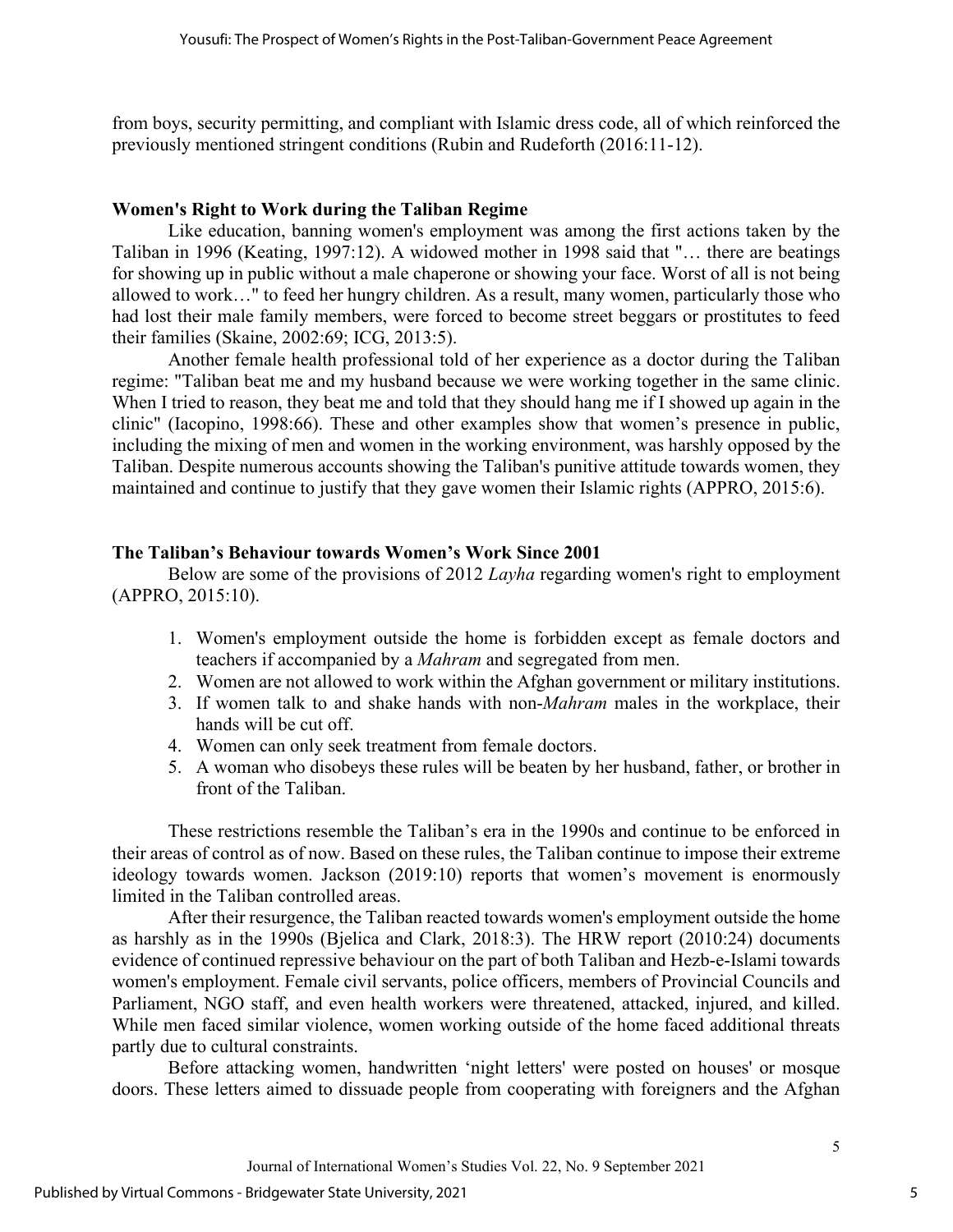government, calling them "infidels" and "hireling"[8](#page-6-0) respectively (Drissel, 2015:113). The night letters had devastating effects on women's employment in the provinces. Either women left their jobs fearing harm by the Taliban or they were killed when found defying the warnings. In 2005, people in Helmand province were asked to stop cooperating with the government and foreigners in any form, including working for NGOs. The night letters stated that cooperating with 'infidels' made them like infidels, thus they should be killed like foreigners (HRW, 2006:46-47).

Sometimes the letters were addressed to an individual. A female teacher received a letter in October 2009 stating: "We warn you to leave your job as a teacher...otherwise we will cut the heads of your children and we shall set fire to your house." (HRW, 2010: 24). Some night letters were more specific. A night letter addressed to a woman working with an NGO said: "you are working with a foreign organization which is the enemy of religion and Islam. You receive a salary from them…, you shake hands with strangers…. We, herewith, inform you to stop doing this otherwise we will take such action against you that a Muslim has not yet done to another Muslim" (HRW, 2010:5-10). When such threats were ignored by women, they were often killed. For example, a young female aid worker who had previously received threatening phone calls from the Taliban was shot dead in Kandahar in April 2010.

Likewise in early 2010, a woman working for an international NGO was warned:

"We would warn you today on behalf of the Servants of Islam to stop working with infidels… If you defied our order, you will get killed in the same way as Hossai…whose name was on our list, your name and other women's names are also in our list." (HRW, 2010:25-26).

Threatening night letters continued in 2012. Two Directors of Women's Affairs in Laghman province were killed within six months of each other, and at least 10 female journalists have been killed in the years since the Taliban resurgence (ICG 2013:21-22).

The Taliban failed to present a single firm reason for women to abstain from work outside of the home. The reason given for NGO staff was fear of possible unveiling and hand-shaking with men. However, the former Taliban ambassador in Pakistan<sup>[9](#page-6-1)</sup> points to another reason as to why women should not work with NGOs or in joint offices with men. It was argued that women working with men in a shared space could result in illegal interactions, alluding to sexual incitement (HRW, 2010:29).

However, this reasoning had no relevance for women teaching in schools. Banning all women's work in the 1990s cannot be justified for cooperating with foreigners or illegal interaction with men, rather it explains a Hegelian approach of the Taliban who oppose "entry of women into the public sphere, including mass co-education, mixed-sex…office work…" Cole (2003:776). The general view of the Taliban towards the mixing of male and female is that it can entice men to misbehave. Therefore, they believe that women should be either secluded or banned from work outside the home.

The deadly attack of the Taliban in mid-2019 against Counterpart International—a USbased NGO—is illustrative of the Taliban's entrenched policy in this respect. The Taliban accused Counterpart International of promoting "harmful western values" and "inter-mixing" of women and men. This attack killed five people while injuring 24 others (BBC, 2019).

<span id="page-6-0"></span><sup>&</sup>lt;sup>8</sup> A pejorative term used by the Taliban for all those cooperating with outsiders and the Afghan government. By this term, they mean to call those people agents, spies, and workers of the outsiders.

<span id="page-6-1"></span><sup>9</sup> Mullah Abdul Salaam Zaeef.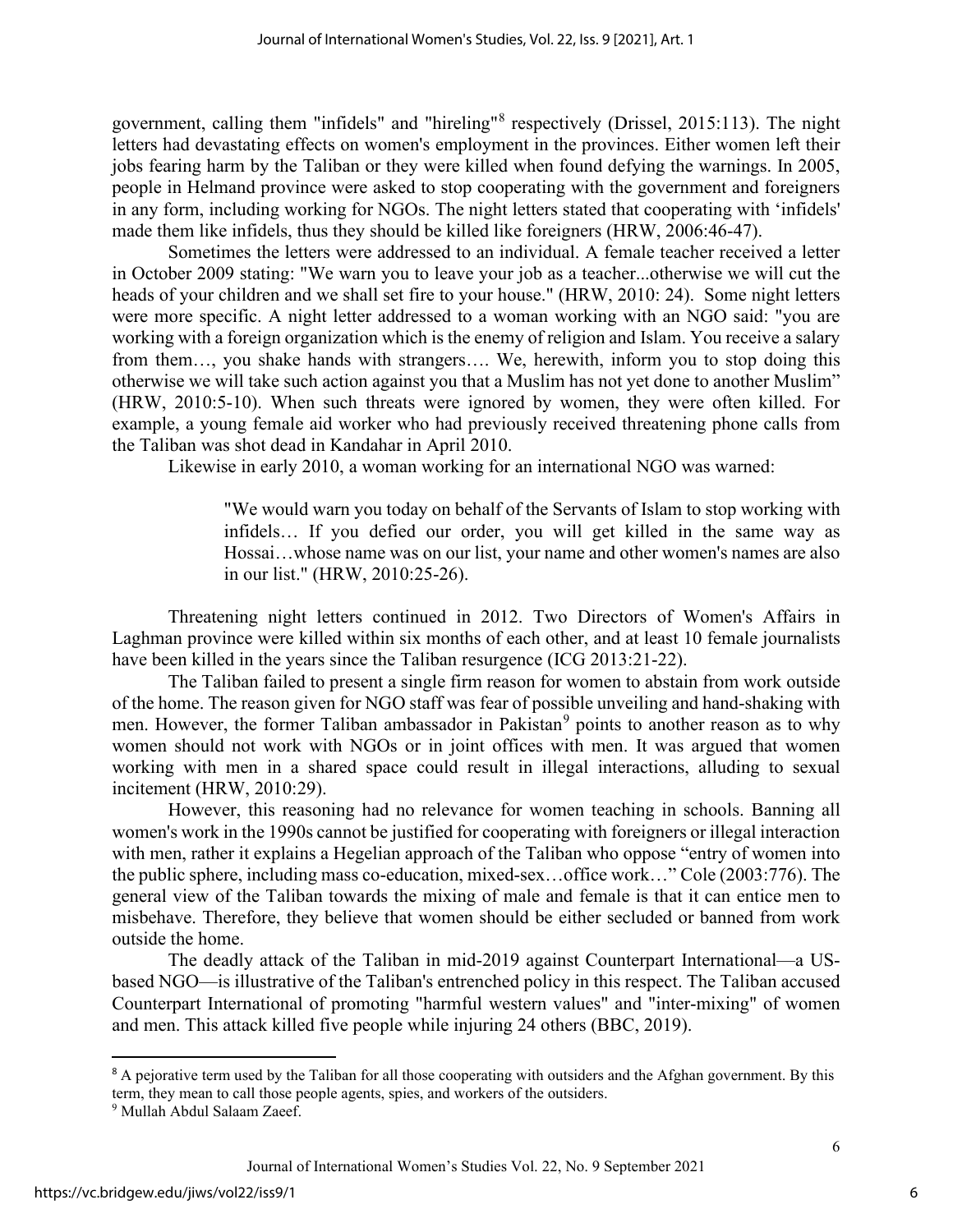Equally, female politicians have been targeted throughout the country by insurgent groups, chiefly the Taliban. Women who have been bold in their position, discussing topics such as gender equality, have been particularly targeted. The government has repeatedly failed to protect prominent women such as Malalai Kakar, Sitara Achakzai, Zakia Zaki and Safia Amajan, who were killed due to their activism. The murder of these women, in a time where women had just gained relative freedom after the fall of the Taliban, had a demoralizing effect on women throughout the country (HRW, 2010:33).

The HRW report (2009:22-28) presents tens of examples of threats by the Taliban against women's employment across the country, particularly in Kandahar, Helmand, Paktia, and Kunduz provinces. Fatima Aziz, a Member of Parliament from Kunduz, was threatened during her election campaigning in 2005. She received a letter which stated that if she loved her family, she should quit politics.

Malala Kakar, the head of the police department for crimes against women in Kandahar, was assassinated in September 2008. Sitara Ackakzai, a vocal member of the provincial council, was shot dead in front of her house in April 2009. Both murders were claimed by the Taliban, who explained that these women were killed because they worked in public offices, which the Taliban had been categorically dissuading for women. Another female MP from Herat province received a phone call in 2009 telling her to stop working in Parliament (HRW, 2009:17-28).

Fauzia Koofi, a renowned former MP and famous critic of the Taliban, escaped attempted assassinations three times; the second attempt led to injuries of her two bodyguards (Koofi, 2015). Furthermore, the third attack in August 2020 led to the grave injury of her right arm when her car carrying her and her daughter were attacked (BBC, 2020). Though no one claimed responsibility, it is believed that the Taliban could be behind such attacks considering her past negotiations with the group regarding women's rights. Likewise, Shukria Barakzai, another prominent female politician, survived a suicide attack by the Taliban in 2014, which left three civilian bystanders killed (BBC, 2014). These cases, along with many others, clearly illustrate the engrained stance of the Taliban resisting women having active roles outside the home.

#### **What has Changed in the Taliban's Position?**

The above examples show almost zero change in the Taliban's position on women's right to education and work. Despite this, since 2010, the Taliban have been touting their softened position towards women's rights. According to Shinn and Dobbins (2011:92), several Taliban commanders conceded that they could not revert to some of their social practices of the late 1990s.

Pointing to the Taliban's reformation, a senior Talib said that they did not expect people to adhere to the strict interpretation of Islam the group promoted two decades ago (Sheikh and Khan, 2019:37). The former Taliban Minister of Finance went a step further, claiming a 100 percent change in the Taliban's position. He said the Taliban have no objection to women working outside the home, without reference to any of the Taliban's edicts (Paiman, 2019).

Another senior Talib made a revolutionary comment in this regard: "The Taliban are evolving and more open in their thinking…". They said that the Taliban understand that circumstances have changed and their hard interpretation of Islam is not expected to be obeyed by Afghans now (Sheikh and Khan, 2019:42). Alluding to a 'reformed system based on Islamic values' the Taliban's leader, Hibatullah Akhudzada in his public statement in June 2019 implied a transformation in the Taliban's view (Akhundzada, 2019).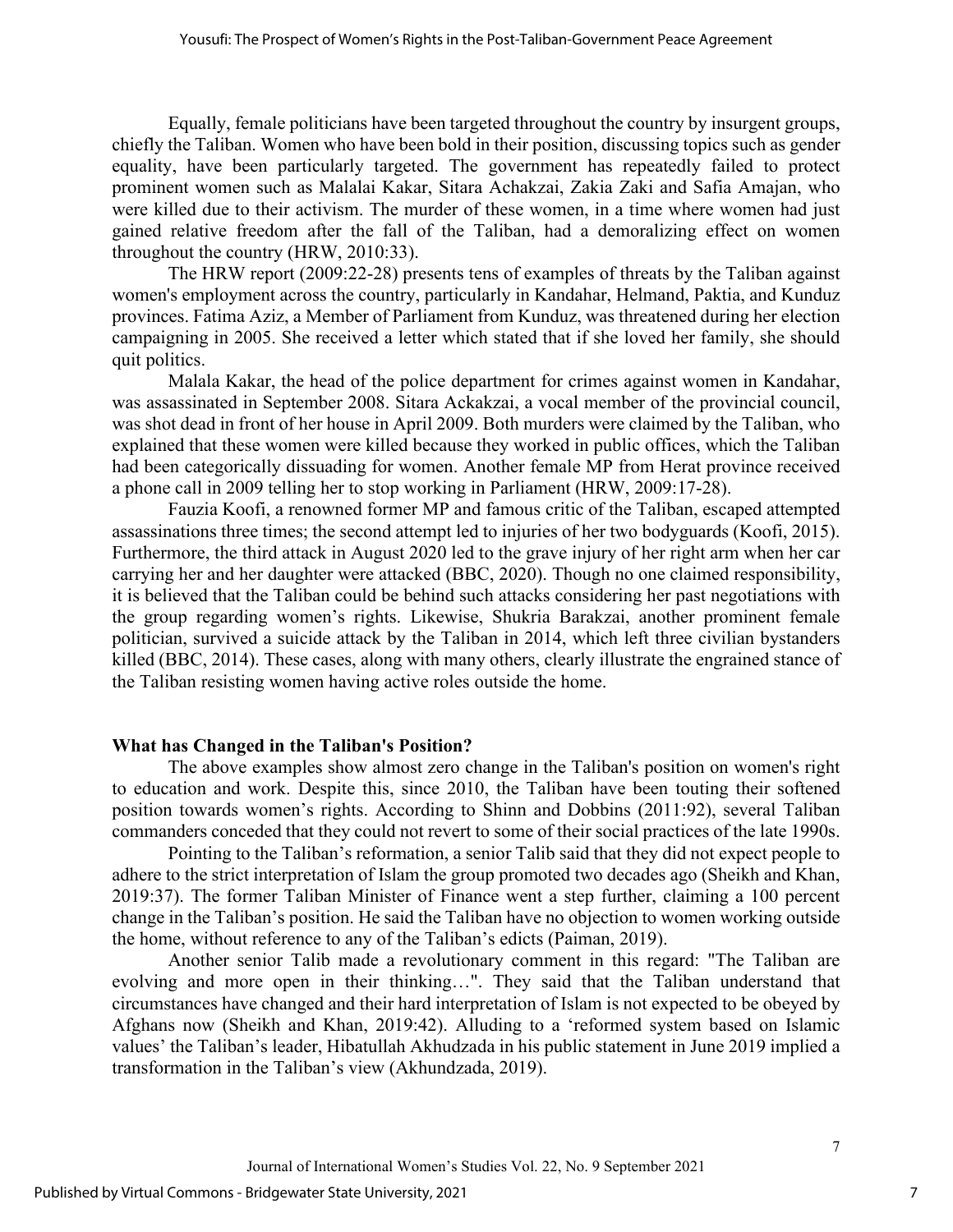Influenced by this rhetoric, many academics and journalists have presented arguments to demonstrate this leniency in the Taliban's policies towards women's rights. Gopal and Osman (2016:26) attributed this changed position towards women's work and education partly to completion of the Taliban's leaders' education and exposure to more liberal Islamic countries. One Talib revealed that his daughters attended universities in Qatar with full knowledge of the Taliban's leadership. Gopal and Osman found that women were allowed to work as teachers and doctors in segregated working environments. However, the Taliban continued to equate joint offices for men and women with satisfying their lust, hence it remained strictly forbidden. Nonetheless, Gopal and Osman viewed this conditional permission of female work as an indication of a modified Taliban position.

Sheikh and Khan (2019:42) also determined from their interviews with the Taliban that their views on women's rights had transformed. Their conclusion derives from the Taliban's readiness to discuss the future constitution and a mutually agreed-upon interpretation of Sharia. Considering the previous position of this group, Sheikh and Khan view this as an indication of a softer position from the Taliban. Gossman (2018:125) also asserts a modification in the Taliban's view, owing to the Taliban's claim that women can perform any job aside from acting as head of state or judge *Hudood[10](#page-8-0)* related crimes. This view was expressed in the case of the Taliban's rise to power. As mentioned previously, currently, the Taliban forbid female employment within the government and NGOs, while permitting severely limited employment in health and education sectors. Likely for this reason, Gossman does not mention the work-related conditions expected by the Taliban.

Further to the formerly stated conditionalities, Jackson's (2018:13) research discovers that in rural Taliban controlled areas, girls attending secondary schools will only be allowed to attend if their schools have a perimeter wall and if there is a means of secure transport for girls. These two conditions aim to hide women's physical presence from the public, a customary practice common in most parts of Afghanistan. Most parents would rather accept these conditions than deprive their daughters of an education (Rubin and Rudeforth, 2016:13).

Moghaddam (2018:66) backs Gossman's claim, viewing Taliban engagement with women alongside government delegates in an informal meeting in Oslo in 2015 as a modification in the Taliban's worldview. Her conclusion may derive from the comparison between this meeting and the Taliban's banishing of women from politics and employment in the 1990s.

However, the Taliban's commanders' behaviour on the ground during peace-talks suggests otherwise. This is particularly demonstrated by their behaviors towards women and girls in the dozens of the district centers recently captured by the Taliban. These behaviours resonate with the Taliban's version of Islamic Emirate enforced in the 1990s. In 2015, even after this purported softening of the Taliban's position, a school in Nangarhar Province was set ablaze because it had contravened the Taliban's conditions. A letter was left at the school, calling girls' schools "brothels"  $(GCPA<sup>11</sup>, 2018)$ . In 2018, HRW (2019:21) documented a repertoire of cases of school closures or attacks by the Taliban. 29 schools were closed in Logar Province. Similarly, Overseas Development Institute's research in 2018 did not identify a single secondary school in Logar province that girls attended, with the strict conditions of the Taliban depriving girls of education, yet conditional permission itself is viewed by many as an indication of flexibility in the Taliban's position (Jackson, 2018:13).

<span id="page-8-0"></span> $10$  Islamic laws defining the limits ordained by Allah, including the deterrent punishments for crimes such as robbery, adultery, drinking alcohol, etc.

<span id="page-8-1"></span><sup>&</sup>lt;sup>11</sup> Global Coalition to Protect Education from Attack.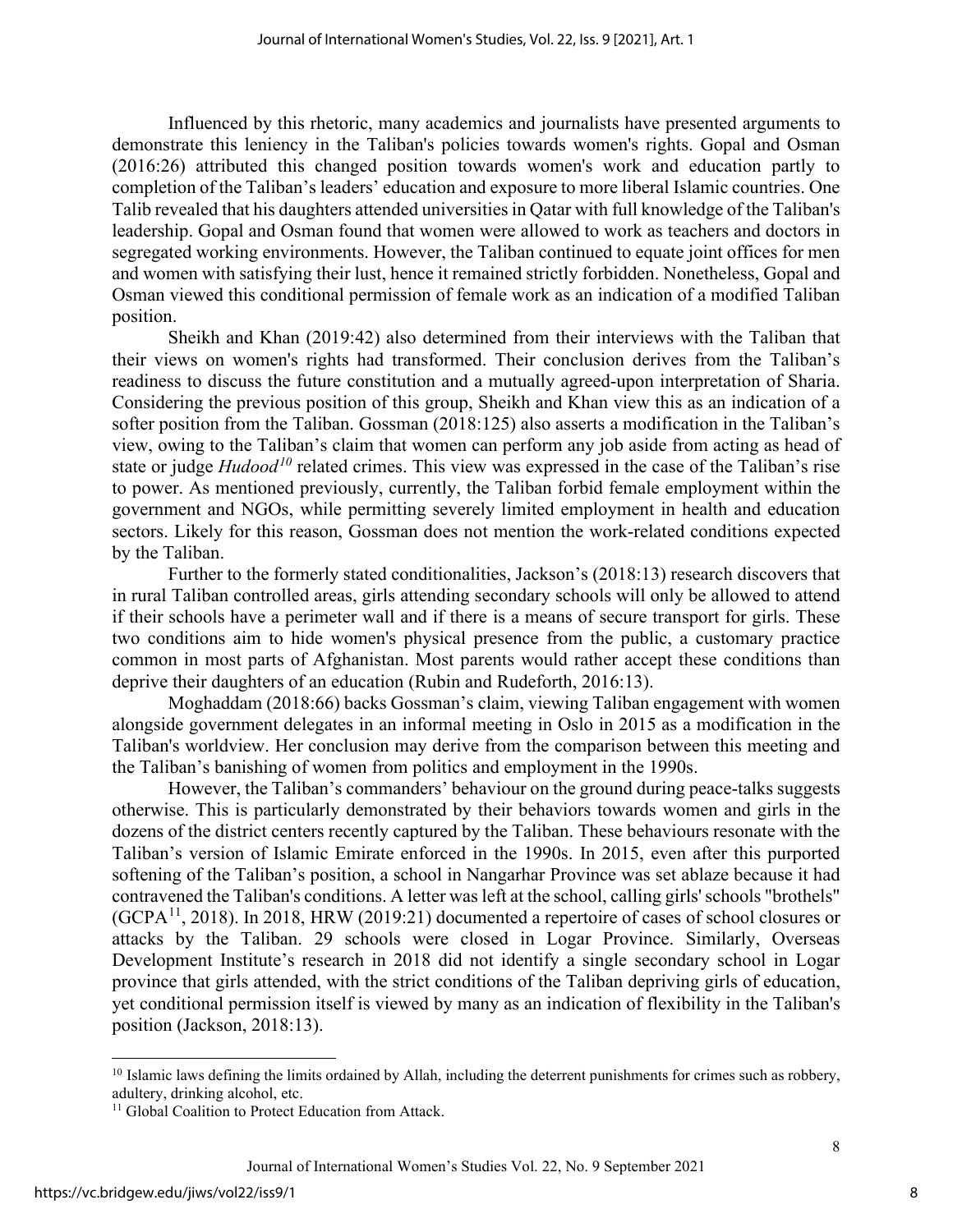In August 2019, in one of Kabul's districts, a girl's school was set ablaze by the Taliban (Amir, 2019). In August 2020, the Taliban prevented 180 girls from sitting university entrance exams in Badakhshan Province. The Taliban threatened these girls with dire consequences if they sat the exam (Reporterly, 2020). Similarly, in July 2019, the famous sole female prosecutor in the conservative province of Kandahar received a death threat from the Taliban. The handwritten letter, containing a bullet, was tacked to the windshield of her family's car and said: "From now on, you are our target. We will treat you like other Western slaves." While she had received numerous threats before, she could not ignore this one because her male colleague was shot dead by unknown men earlier that year (Engelbrecht, 2019).

Illustrated here, contrary to their public statements and rhetoric, the Taliban continued obstructing women's education and work, using schools' non-compliance of their precepts as an excuse. Their real position was expressed during negotiations with the government negotiating team. In mid-2019, when negotiating a declaration for the Doha informal dialogue, the Taliban stood against the inclusion of women's rights. Fouzia Koofi was called vulgar terms from the Taliban when she insisted on women's rights based on international conventions. As a result, women's groups boycotted the negotiations several times (Ahmadi, 2019; BBC Farsi, 2019).

Also, Hawa Nuristani's<sup>[12](#page-9-0)</sup> anecdote from the February 2019 Moscow talks, confirms that the Taliban's views on women's rights are not genuine. She says that the Taliban supported women's rights in the general discussions, but when the discussions got to the specifics of women's roles, the Taliban froze up. They insisted women were "too delicate and sympathetic" for senior positions such as a commissioner or mayor (Engelbrecht, 2019).

Recently the Taliban's spokesperson in Qatar evaded answering a question on their stance of "women as ministers or judges" (Etilaatroz, 2020). Rather, he reiterated their common mantra that "women's rights would be respected within the Islamic framework". Similarly, the statement of the Taliban's chief of staff in Doha regarding women's right to divorce was another salient example of the unchanged Taliban attitude. Referring to the 5000 cases of divorce in 2018, Amir Khan Mutaqi said these cases of divorce only destroyed families' relations and stated that Afghan women should not be proud of such freedoms (@Zabehulla\_M33, 2019).

This blanket statement and numerous other remarks of the Taliban negate all progress on women's rights over the last 20 years, discrediting any claims of legitimate divorce while demonstrating the prejudiced and suspicious attitude of the Taliban regarding women's rights. Further, Amin Ahmadi, Hafiz Mansoor and Habiba Sarabi (current members of the Afghan government negotiating team) acknowledge the no-change theory in the Taliban's position. They argue that the Taliban's public statements starkly contradict their stiff position on the negotiation table. Unlike their public rhetoric, the Taliban's language on the negotiation table implies a totalitarian and exclusionary regime that disregards the gains of the last 20-years, including gender equality, rights of the minority, and a democratic regime (Tolonews, 2020).

Dr Habiba Sarabi, a female negotiator narrates that one day when she and her colleague met members of the Taliban in a hotel lounge in Qatar, some turned their faces away to avoid her while they warmly greeted the State Minister for Peace Affairs of the government. She asserts "it is still hard for the Taliban to face and talk to women" (Tolownews, 2020). It was based on this worldview that the Taliban banished women from the public view in the 1990s. They viewed looking at women as un-Islamic. This belief seems to remain in their behaviour both on the battleground and in political spaces.

<span id="page-9-0"></span><sup>&</sup>lt;sup>12</sup> Currently the head of Afghanistan's Independent Elections Commission.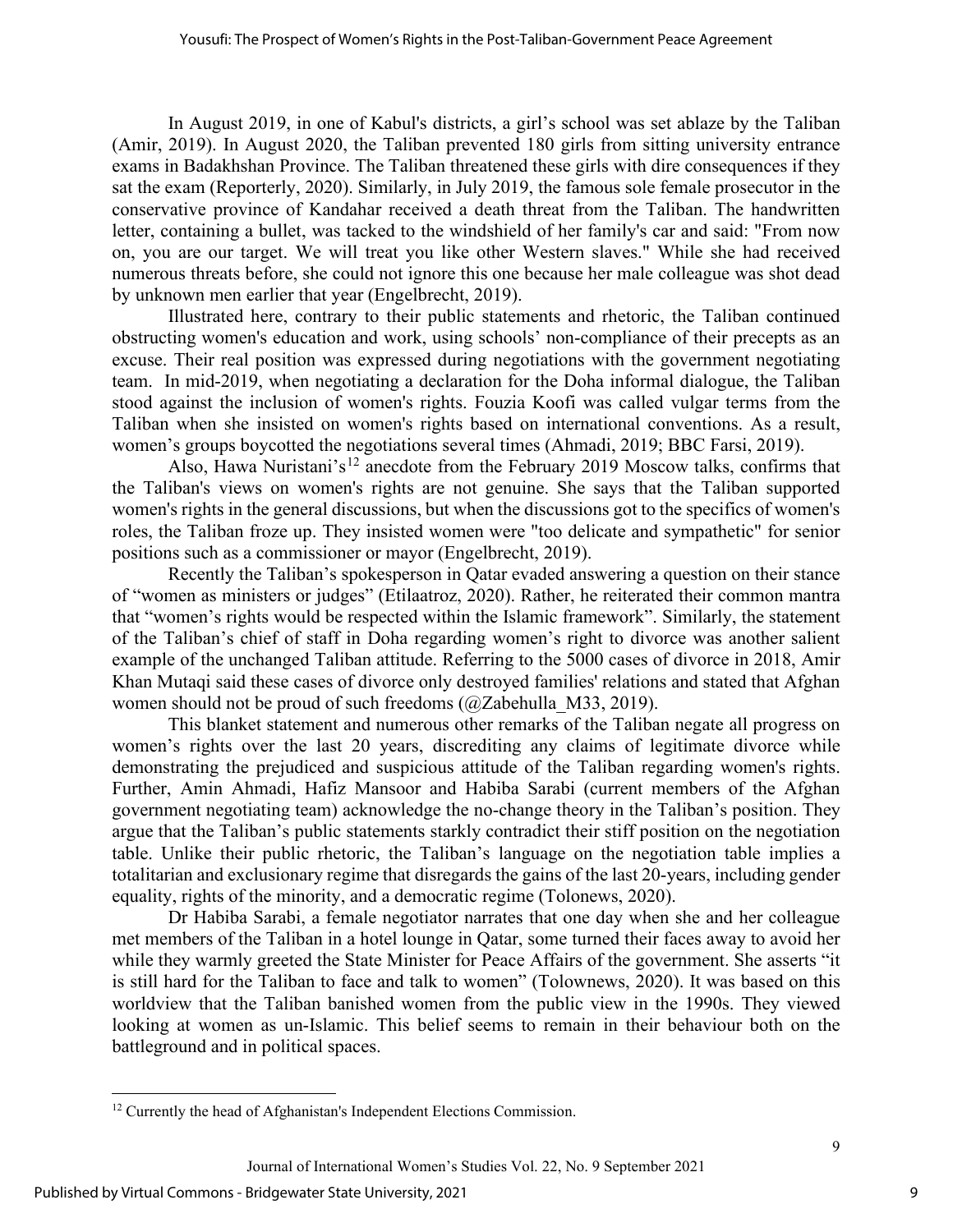The Taliban have issued orders in the districts of Takhar Province, instructing women to not leave home alone and men to grow their beards, among other diktats (Hindustan Times, 2021). Also, another shocking piece of news from the Badakhshan and Takhar Provinces is "an order [by the Taliban] to the local leaders to provide them with a list of girls over the age of 15 and widows under the age of 45 for 'marriage' with Taliban fighters and inculcation in 'authentic Islam'." While the Taliban consider these marriages legal, the residents of these provinces have been angered and view this as an act of organized mass sexual slavery of women and an intentional tactic of war to break down their morale to resist against the Taliban. These behaviours breach the provisions of the UN Security Council Resolution 1820 and other international Human Rights Treaties, including the Fourth Geneva Convention (WLUML<sup>[13](#page-10-0)</sup>, 2021).

#### **Discussions**

The evidence presented in the preceding sections demonstrates only slight flexibility in the Taliban's policy towards women. This deceptive leniency is only conditional permission for women's rights to education and work. Due to violent Taliban campaigns since their resurgence, most female teachers either left their districts or are too frightened to resume work in Taliban controlled areas. School-aged girls and female teachers fear the unpredictable wrath of the Taliban. The strict segregation in other professions is so strenuous that many feel it impossible for women to get an education and work outside the home.

When analyzing the nature, extent, and implications of this conditional modification, there appears to be no substantive change in the Taliban's position. First, the nominal softer position comes with strict conditions such as dress code, segregated buildings with perimeter walls, and control over educational content. Also, segregation of offices by sex with no interaction between the male and female staff is another impeding condition that makes it impractical to work in an office in this interconnected and interdependent world. Meeting all of these hard and nearly impossible conditions has not been easy for girls, their parents, and women at large to attain their right to education and work.

The Taliban's adamant position and systematic implementation of their precepts for women's education and work led to the closure of hundreds of girls' schools in Taliban areas. As HRW (2010:30-32) and APPRO (2015:10) also concur, most female students were denied education due to the shortage of exclusively girl schools in the rural areas and a lack of sufficient female teachers, both of which were caused by the insecurity instigated by Taliban fighters. Furthermore, numerous examples that I've mentioned previously in this paper demonstrate zero flexibility in the Taliban's worldview and attitude towards women's right to work and political participation.

Examples from 2005 onward and the 2010-*Laya* show that working with NGOs or the government is still viewed with hostility, and the Taliban believe this justifies the killing of these women. The attacks on the Counterpart International office, the attempted assassination of Fauzia Koofi, threat letters to the sole female prosecutor in Kandahar province, their behavior towards women in the dozens of districts recently captured since May 2021, and many other examples demonstrate zero flexibility and change in the Taliban's worldview regarding women's right to work and political participation.

Cases of murder, injury, and threatening letters presented so far imply the following: (i) working with foreigners and receiving a salary from them is considered un-Islamic, as it is viewed

<span id="page-10-0"></span><sup>13</sup> Women Living Under Muslim Laws.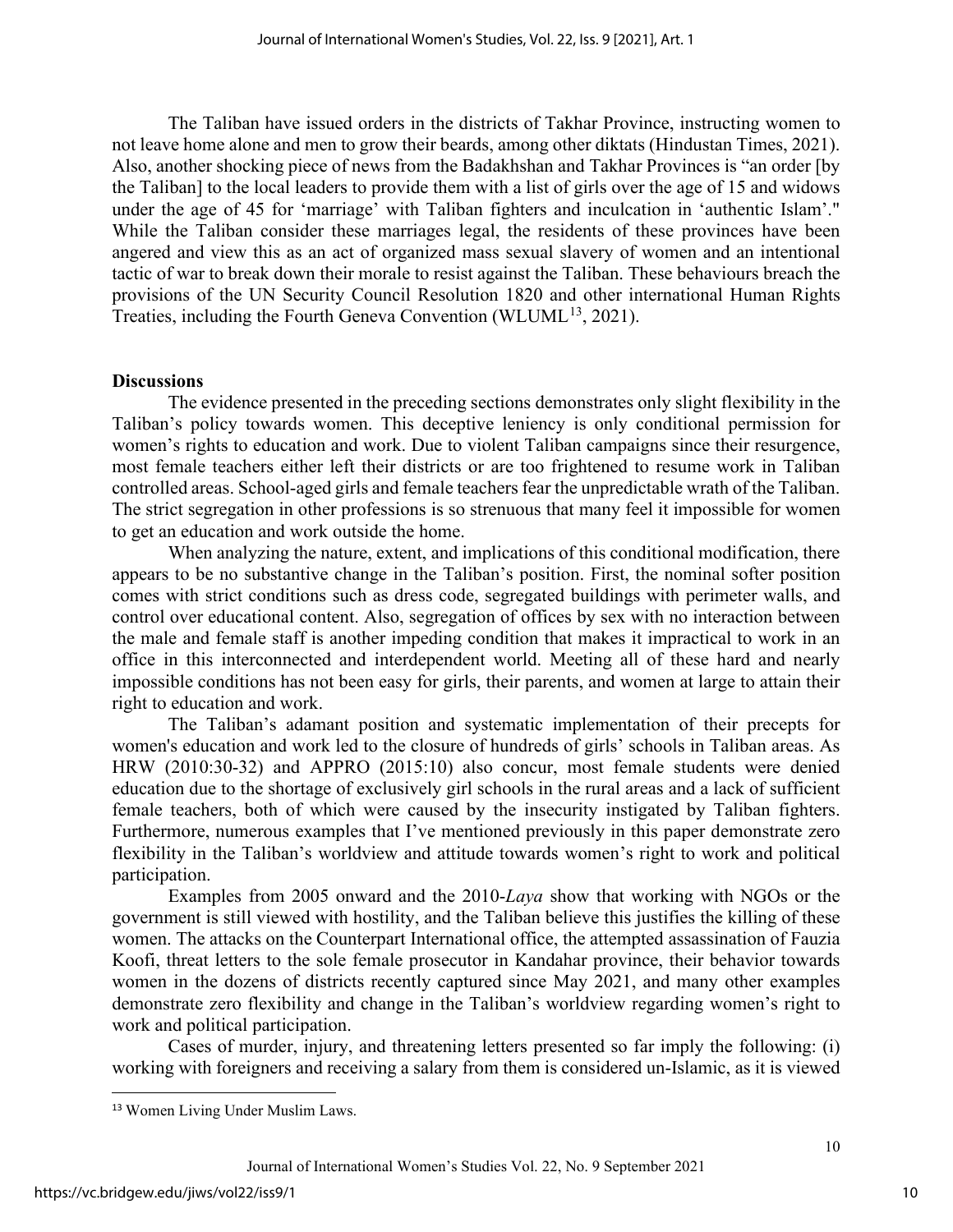un-Islamic for men and women to work together (ii) women's work with foreigners or in mixed offices with government or non-government institutions involves possible physical contact, such as hand-shaking or unveiling, both of which are viewed un-Islamic and a way of satisfying lust which justifies their killing by the Taliban.

Surprisingly, since peace-talks began with the US in late 2018, the Taliban have repeatedly expressed interest in diplomatic missions and humanitarian and development agencies staying in Afghanistan. However, this will not benefit women if they dominate the future government, considering the Taliban's unchanged position. Second, public statements from the Taliban's political leadership and their actions in the field are starkly discordant. The Taliban's actions on the ground are reflective of their true position concerning women's right to education and work and their live more generally. The warning letters to and attacks on girls' schools, including physical attacks on women's offices, plainly cast doubt on the genuineness of this group's public statement of support of women's rights.

This lack of harmony between words and deeds of the Taliban suggests a rupture between the field-fighters and leadership of the Taliban. While the leadership have continually tried to exhibit a softer position on women's rights, the reality on the ground has almost always been different (Gopal and Osman, 2016:28). The leadership routinely turns a blind eye to the actions of its commanders, including the recent call of mass marriages of young women with the Taliban fighters, merely to ensure their continued support. These actions put women at the risk of organized rape and inhibit their right to employment and education. This approach of the Taliban's leadership shows how they compromise women's vested Islamic rights in exchange for expediency in keeping their soldiers allied to the movement's agenda. For this reason, the Taliban's political leadership perpetually evade in their public and private statements commenting on their conflict of policy and commanders' practices.

This practice of the Taliban dates back to their first leader, who turned a blind eye to a ban on women's employment and secondary education due to fear from his field-fighters (Gopal and Osman, 2016:22-24). His behaviour institutionalized this attitude which has been continued by his successors. Third, the Taliban's talks and engagement with women in recent years is often interpreted by academics as reformation in the Taliban's worldview regarding women's rights. But this inference seems crude and does not convincingly prove a substantive modification in the Taliban's position for the following reasons. The women's participation in Oslo 2015, Moscow and Doha 2019 dialogues, and the subsequent Doha peace negotiations took place without the Taliban's consent; they were forced to face women and hear what they had to say. The anecdote where the members of the Taliban's leadership turned their faces away from a female negotiator in Doha substantiates this.

Rejecting the notion of gender equality, the Taliban categorically stated in the Moscow talks and continue reiterating that women's rights will not be equal to those of men under the 'Islamic System' they envision. Their statement in Moscow denounced the current women's empowerment programmes in Afghanistan, saying that "Under the name of women's rights, there has been work for immorality, indecency, and the promotion of non-Islamic cultures..." (Bezhan, 2019). Such a statement can be rendered only by the Taliban's actions that target women working with government and NGOs in mixed offices or defying the Taliban's dress code and other precepts set for the secondary and higher education. Further, this statement conspicuously reflects their 2010-*Layha* regarding women's right to work and education, in which they assert that any teacher promoting gender equality must be killed.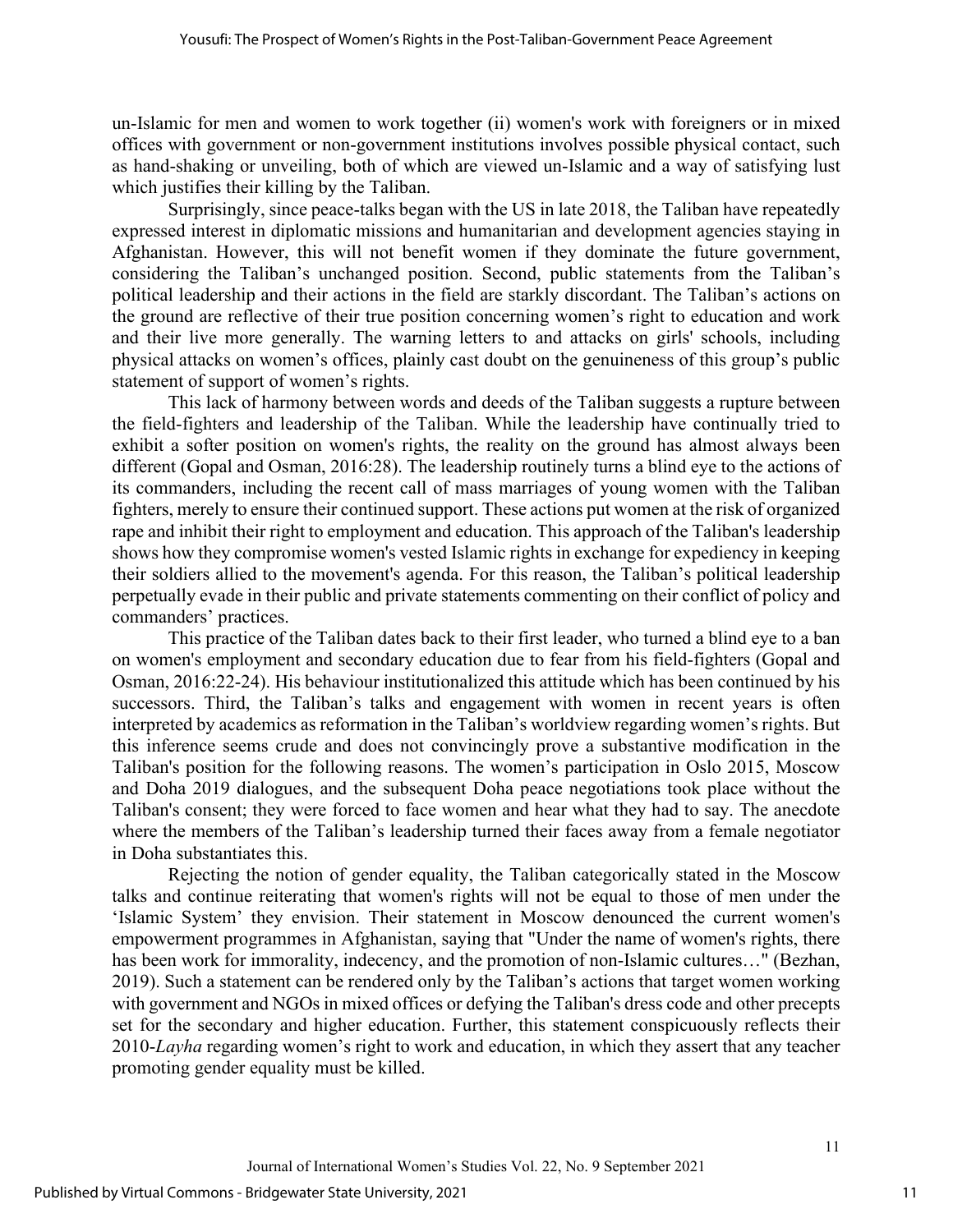Finally, it is worth noting that the Taliban's spokesman, Zabihullah Mujahid, in reaction to the declaration of the 2019 Consultative Peace Jirga held in Kabul, said that the rulings of Islam are "fixed and codified" and have already been commented upon, interpreted, and explained by the Taliban (IEOA<sup>[14](#page-12-0)</sup>, 2019). This statement and their spokespersons blatant evasion of the question on women serving as 'ministers or judges' not only supports the no-change thesis, but also negates previous arguments made by the Taliban members, touting an evolution and reformation in their view towards women's rights.

Thus, the slight, yet punitively conditional permission for women's work and secondary and higher education is deceptive and only belongs to the political section of the Taliban. This strategy appears more tactical, to attract the attention of the international community and gain popularity among Afghans for ruling in the future, rather than to impact any meaningful change in the advancement of women's rights.

#### **Conclusions**[15](#page-12-1)

The Taliban's unchanged position as explained above has dire social and legal implications for women's rights and gender equality agenda in a post-conflict Afghanistan. Evidence suggests a darker outlook and the possible erosion of progress from the last 20 years if the Taliban share power either through a negotiated agreement or military means. Socially, the Taliban do not have the propensity and do not seem willing to compromise, to allow women to work or get an education under current conditions in government-controlled territories. Similarly, under a regime with a role for the Taliban, women's leadership and political participation will be faced with numerous inhibitions that will undermine the gains of the past two decades and impede their growth in the future.

Legally, the Taliban have taken a hard stance from day one to institutionalize their interpretation of Islam on any issues, including women's rights. While the use of religion may not be practical in such a case, the tenacious position of the Taliban speaks for their continued determination to use religion to defend their stance on anything they choose including their recent actions in the Northern provinces. It is overwhelmingly likely that this strategy of the Taliban will continue, and as such, it will challenge and eventually invalidate many national and international legal frameworks supporting women's rights such as the Convention on the Elimination of all Form of Discrimination Against Women. Similarly, it is likely that the provisions made by the Afghan constitution granting equal rights to men and women and other minority groups (including Elimination of Violence Against Women Law which criminalizes 22 acts of violence against women) will in all probability be amended or nullified to satisfy the Taliban's view. Furthermore, other government policies, strategies, and programmes that promote and empower women inter alia, Women, Peace and Security National Action Plan and Women's Economic Empowerment National Priority Programme will likely be cancelled as they stand against the worldview that the Taliban hold for women.

Therefore, to protect women in relation to gains in rights and freedom they've made over the past two decades, the government must take a clear stance during peace negotiations. The leverage of the international community is pivotal and consequential to pressurise the Taliban to agree on a fair women's rights agenda with the government. If women's rights are overlooked at

<span id="page-12-0"></span><sup>&</sup>lt;sup>14</sup> Islamic Emirate of Afghanistan.

<span id="page-12-1"></span><sup>&</sup>lt;sup>15</sup> I undertook this research during 2019 and the findings sadly foreshadowed events up to 2021 where we now see conditions dramatically deteriorating.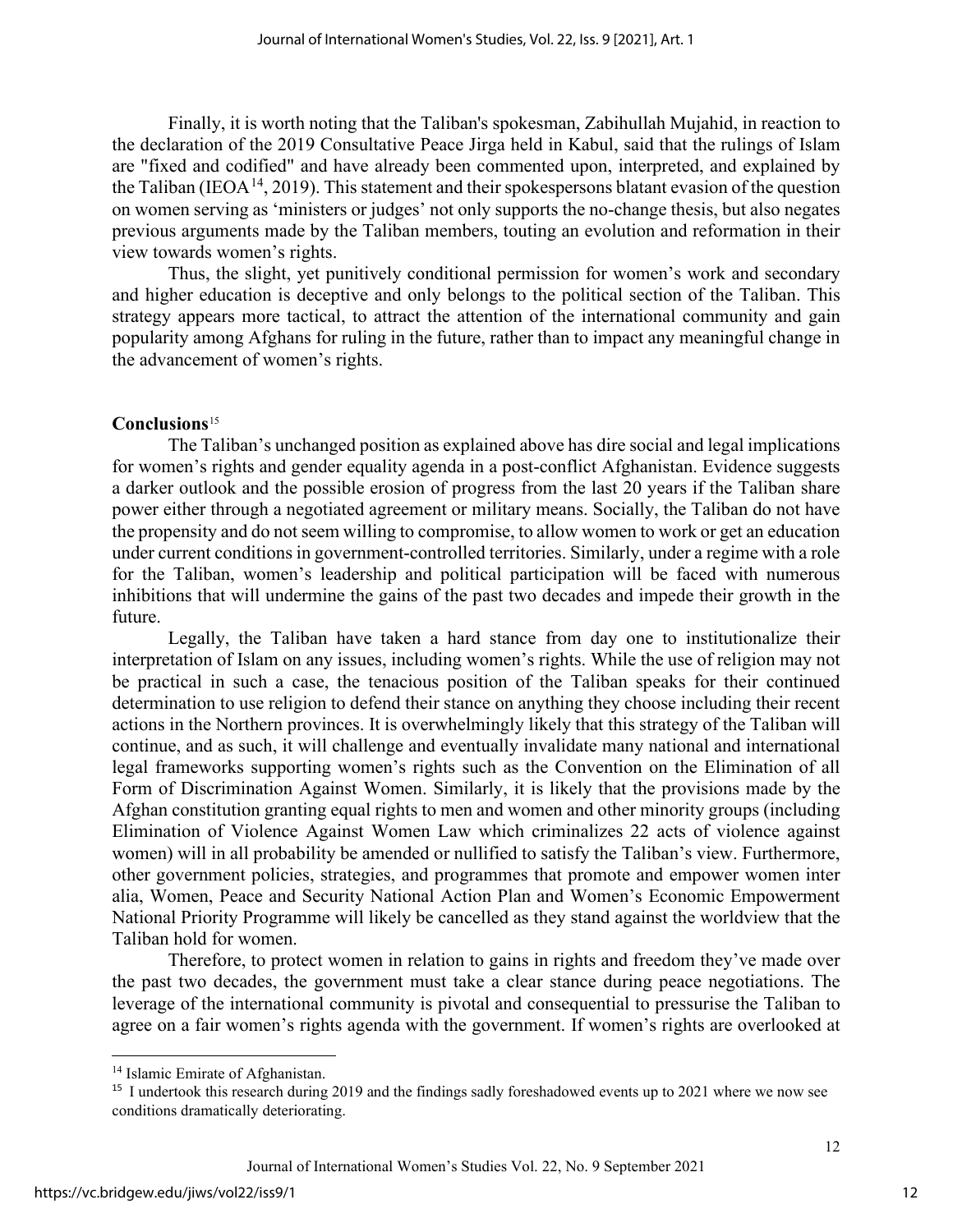this stage, the missed opportunity will be irreversible in the foreseeable future, and the postconflict reconstruction and recovery agenda will be inspired by what will be agreed upon by the two parties on the negotiation table. Thus, women's rights must be protected from the beginning.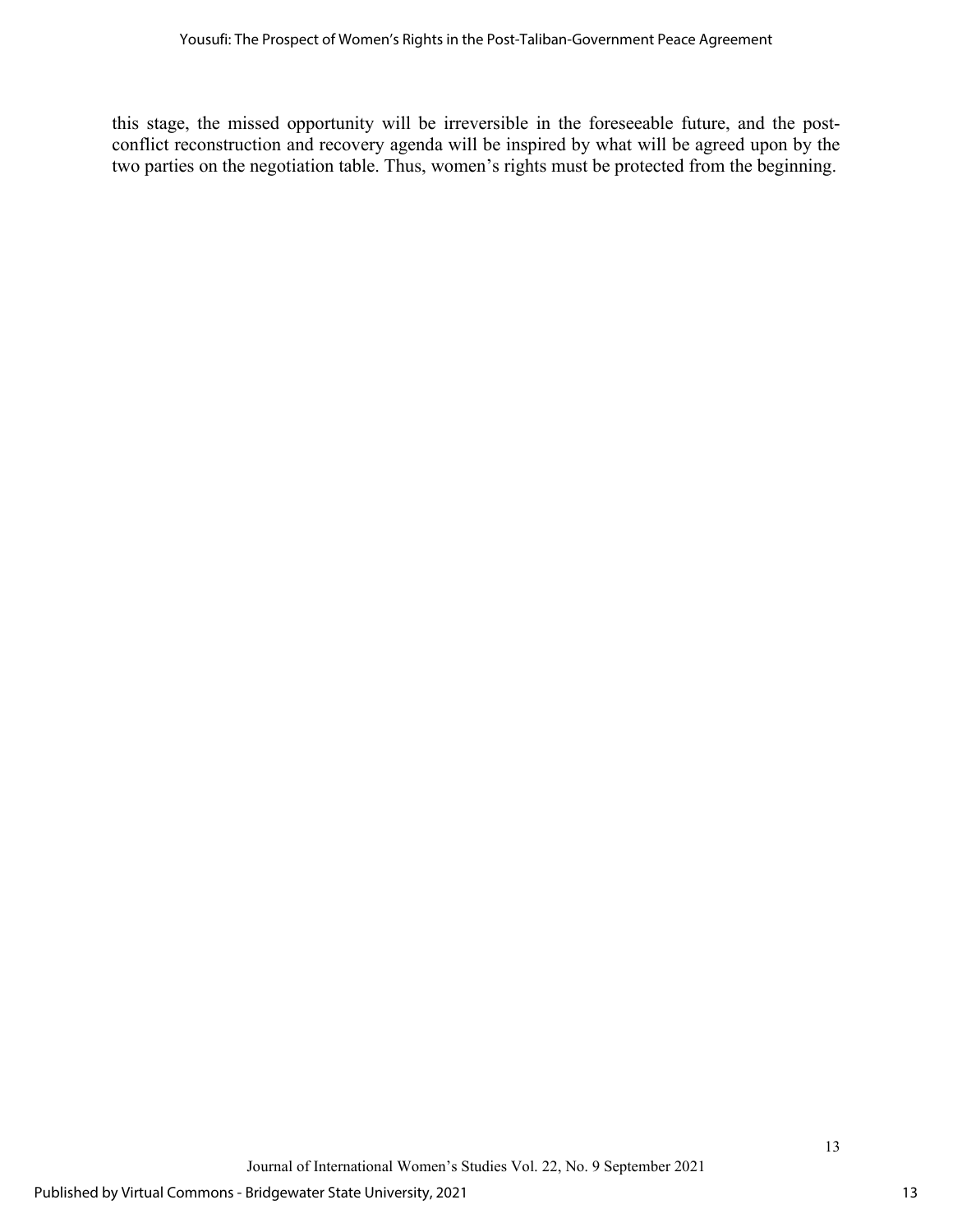## **References**

- Afghanistan Public Policy Research Organisation (2015). *Women's rights, Taliban and reconciliation: An overview*. [http://appro.org.af/wp-content/uploads/2017/03/292589038-](http://appro.org.af/wp-content/uploads/2017/03/292589038-2015-11-11-Women-s-Rights-Taliban-And-Reconciliation-An-Overview.pdf) [2015-11-11-Women-s-Rights-Taliban-And-Reconciliation-An-Overview.pdf.](http://appro.org.af/wp-content/uploads/2017/03/292589038-2015-11-11-Women-s-Rights-Taliban-And-Reconciliation-An-Overview.pdf) Accessed 15 July 2020.
- Ahmad, S. (2012). *The Taliban and Girls Education in Pakistan and Afghanistan–with a case study of the situation in the Swat District*. Master Thesis. Lund University. [http://lup.lub.lu.se/luur/download?func=downloadFile&recordOId=3160037&fileOId=31](http://lup.lub.lu.se/luur/download?func=downloadFile&recordOId=3160037&fileOId=3160041) [60041.](http://lup.lub.lu.se/luur/download?func=downloadFile&recordOId=3160037&fileOId=3160041) Accessed 18 October 2019.
- Ahmadi, Z. (2019). Intra-Afghan Dialogue in Doha. *RadioLiberty*, 9 July 2019. [https://da.azadiradio.com/a/30044884.html.](https://da.azadiradio.com/a/30044884.html) Accessed 16 July 2020.
- Ahmadzai, I. M. (2018). *Taliban and the Restoration of Women's Rights.* Voice of Jihad*.*  [http://alemarahdari.com/?p=87202.](http://alemarahdari.com/?p=87202) Accessed 17 September 2020.
- Akhundzada<sup>[16](#page-14-0)</sup> (2019). *Message of Felicitation of the Esteemed Amir-ul- Mumineen Sheikh-ul-Hadith Mawlawi Hibatullah Akhundzada on the occasion of Eid-ul-Fitr.* Voice of Jihad. http://alemarahenglish.com/?p=46515. Accessed 19 July 2020.
- Amir, S. S. (2019). Girls School Torched in Kabul*. Tolonews*, 20 August 2019. <https://tolonews.com/afghanistan/girls-school-torched-kabul?> Accessed 18 September 2019.
- BBC (2014). Afghan woman MP survives car attack. *BBC,* 16 November 2014. [https://www.bbc.co.uk/news/world-asia-30073189.](https://www.bbc.co.uk/news/world-asia-30073189) Accessed 7 November 2019.
- BBC (2019). Taliban attack US aid group's office in Kabul*. BBC,* 8 May 2019. [https://www.bbc.co.uk/news/world-middle-east-48204395.](https://www.bbc.co.uk/news/world-middle-east-48204395) Accessed 17 September 2019.
- BBC Farsi (2019). Fauzia Koofi's experience of peace-talks with Taliban*. BBC*, 17 September 2019. [https://www.youtube.com/watch?v=QwfirdzP5k8.](https://www.youtube.com/watch?v=QwfirdzP5k8) Accessed 23 September 2020.
- BBC (2020). Fawzia Koofi: Afghan negotiator and campaigner shot by gunmen. *BBC,* 16 August 2020. [https://www.bbc.co.uk/news/world-asia-53795870.](https://www.bbc.co.uk/news/world-asia-53795870) Accessed 2 October 2020.
- BBC (2020). Afghan-Taliban peace talks: What's next? BBC, 23 September 2020. [https://www.bbc.co.uk/news/world-asia-54255862.](https://www.bbc.co.uk/news/world-asia-54255862) Accessed 30 September 2020.
- [Bezhan,](https://www.rferl.org/author/91962.html) F. (2019). Afghan Taliban Open To Women's Rights -But Only On Its Terms*. RadioLiberty,* 6 February 2019. [https://www.rferl.org/a/taliban-afghanistan-open-women](https://www.rferl.org/a/taliban-afghanistan-open-women-s-rights-only-terms/29755102.html)[s-rights-only-terms/29755102.html.](https://www.rferl.org/a/taliban-afghanistan-open-women-s-rights-only-terms/29755102.html) [Accessed 16 July 2019.](https://www.rferl.org/a/taliban-afghanistan-open-women-s-rights-only-terms/29755102.html.%20Accessed%2016%20July%202019)
- Bjelica, J and Clark, K. (2018). *One Land, Two Rules (1): Service delivery in insurgent-affected areas, an introduction*. Afghanistan Analysts Network. [https://www.afghanistan](https://www.afghanistan-analysts.org/one-land-two-rules-1-service-delivery-in-insurgent-affected-areas-an-introduction/)[analysts.org/one-land-two-rules-1-service-delivery-in-insurgent-affected-areas-an](https://www.afghanistan-analysts.org/one-land-two-rules-1-service-delivery-in-insurgent-affected-areas-an-introduction/)[introduction/.](https://www.afghanistan-analysts.org/one-land-two-rules-1-service-delivery-in-insurgent-affected-areas-an-introduction/) Accessed 17 October 2020.
- Cole, J.R.I. (2009). The Taliban, Women, and the Hegelian Private Sphere*.* In Crews, RD, &
- Drissel, D. (2015). Reframing the Taliban insurgency in Afghanistan: New
- Communication and Mobilization Strategies for the Twitter generation. *Behavioural Sciences of Terrorism and Political Aggression*, 7(2), 97-128.
- Ellis, D. (2000). The Taliban. *Women of the Afghan War*. Greenwood Publishing Group. 60-72.

[Engelbrecht,](https://www.nytimes.com/by/cora-engelbrecht) C. (2019). The Taliban Promise to Protect Women. Here's Why Women Don't Believe Them. *The New York Times*, 13 July 2020.

<span id="page-14-0"></span> $16$  Given the status of Taliban's leader, his message is attributed to himself unlike the spokesman whose message is attributed to the movement of Taliban (IEoA).

Journal of International Women's Studies Vol. 22, No. 9 September 2021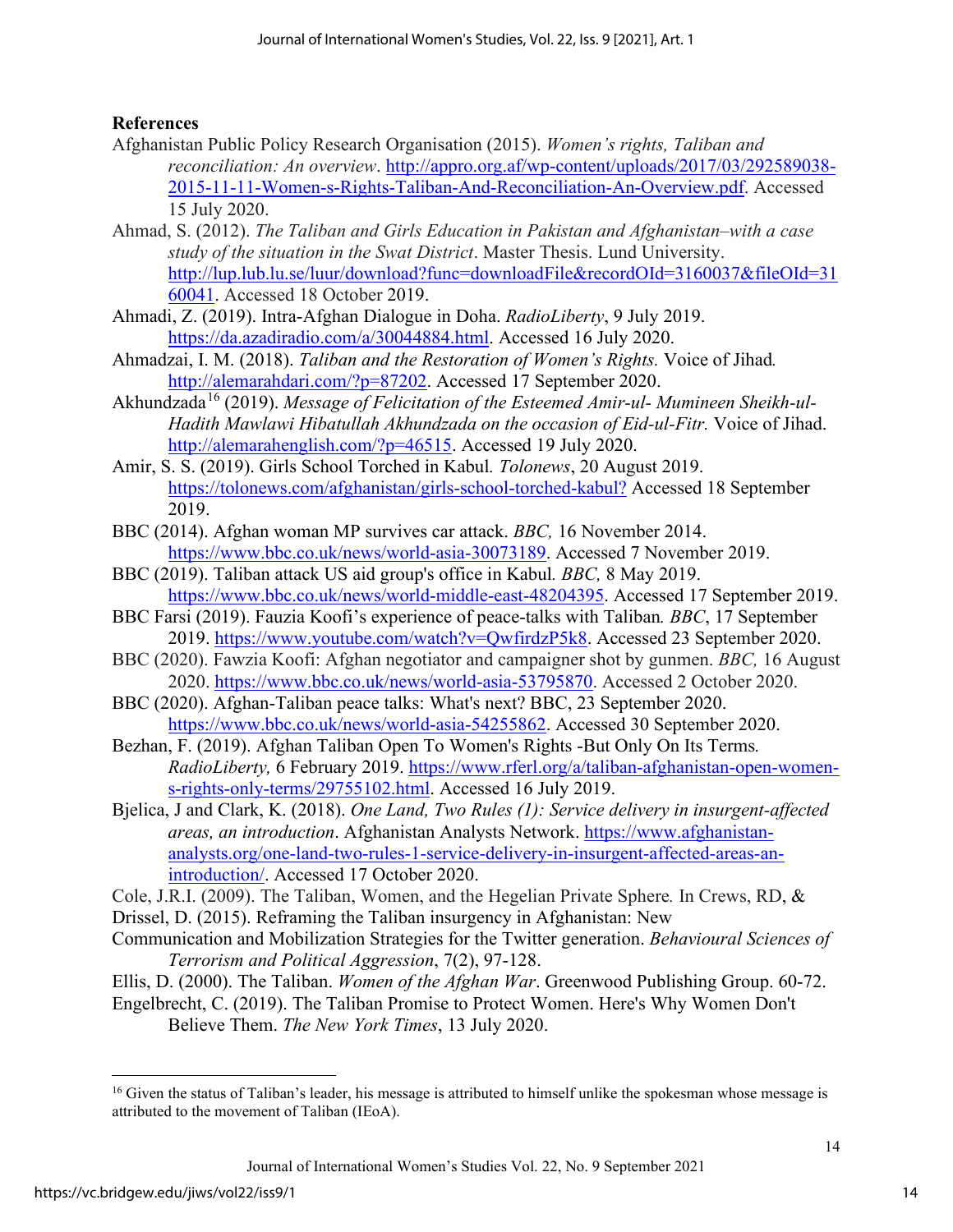[https://www.nytimes.com/2019/07/13/video/afghanistan-women-taliban.html.](https://www.nytimes.com/2019/07/13/video/afghanistan-women-taliban.html) Accessed 15 October 2020.

- Etilaatroz(2020). Interview with the Spokesperson of the Taliban's Political Office. *Etillatroz,* 3 October 2020. [https://www.youtube.com/watch?v=D4SzrLVITUY.](https://www.youtube.com/watch?v=D4SzrLVITUY) Accessed 4 October 2020.
- Faerber, M.A. (2003). *Gulbuddin Hekmatyar: Afghanistan's persistent insurgent.* Ph.D. Dissertation. Massachusetts Institute of Technology. [https://dspace.mit.edu/handle/1721.1/41811.](https://dspace.mit.edu/handle/1721.1/41811) Accessed 12 October 2020.
- Foxley, T. (2013). *Revolutionary Outcomes? How the Afghanistan's conflict might evolve after 2014.* Master's Thesis. Malmö Högskola. [http://www.warandmedia.org/wp](http://www.warandmedia.org/wp-content/uploads/2013/10/timfoxleythesis.pdf)[content/uploads/2013/10/timfoxleythesis.pdf.](http://www.warandmedia.org/wp-content/uploads/2013/10/timfoxleythesis.pdf) Accessed 8 October 2020.
- GCPA-Global Coalition to Protect Education from Attack (2018). *Attacks on Education in Afghanistan- Briefing Paper*.

[http://protectingeducation.org/sites/default/files/documents/attacks\\_on\\_education\\_in\\_afg](http://protectingeducation.org/sites/default/files/documents/attacks_on_education_in_afghanistan_2018.pdf) hanistan 2018.pdf. Accessed 16 July 2020.

- Giustozzi, A and Franco, C. (2013). *The Ongoing Battle for the Schools Uprisings, Negotiations and Taleban Tactics.* Afghanistan Analyst Network. [https://www.afghanistan](https://www.afghanistan-analysts.org/wp-content/uploads/2013/06/20130610_AAN_Taleban_and_Schools_FINAL.pdf)[analysts.org/wp](https://www.afghanistan-analysts.org/wp-content/uploads/2013/06/20130610_AAN_Taleban_and_Schools_FINAL.pdf)[content/uploads/2013/06/20130610\\_AAN\\_Taleban\\_and\\_Schools\\_FINAL.pdf.](https://www.afghanistan-analysts.org/wp-content/uploads/2013/06/20130610_AAN_Taleban_and_Schools_FINAL.pdf) Accessed 26 September 2020.
- Gopal, A and Osman, B. (2016). *Taliban Views on a Future State.* Center on International Cooperation. [https://cic.nyu.edu/sites/default/files/taliban\\_future\\_state\\_final.pdf.](https://cic.nyu.edu/sites/default/files/taliban_future_state_final.pdf) Accessed 19 September 2020.
- Gossman, A. (2018). Human Rights, Security and Afghanistan's Peace Process. Incremental peace in Afghanistan. *Accord*. Issue 27. [https://www.c-r.org/resources/accord](https://www.c-r.org/resources/accord-incremental-peace-afghanistan)[incremental-peace-afghanistan.](https://www.c-r.org/resources/accord-incremental-peace-afghanistan) 122-127. Accessed 12 July 2020.
- Hindustan times (2021). Women can't leave home alone, men have to grow beard: Taliban rules in captured Afghan districts. *Hindustan Times.* 3 July

2021[.https://www.hindustantimes.com/world-news/taliban-issue-rules-in-captured-](https://www.hindustantimes.com/world-news/taliban-issue-rules-in-captured-afghan-districts-for-women-men-101625289058314.html)

[afghan-districts-for-women-men-101625289058314.html.](https://www.hindustantimes.com/world-news/taliban-issue-rules-in-captured-afghan-districts-for-women-men-101625289058314.html) Accessed 01 August 2021.

- Holmberg, B., Nuzhat, A., Wafa, J., Ludin, A. and Senarathna, T. (2012). *Strategic Conflict Analysis of Afghanistan*. Cooperation for Peace and Unity. [https://www.baag.org.uk/sites/www.baag.org.uk/files/resources/attachments/CPAU%20S](https://www.baag.org.uk/sites/www.baag.org.uk/files/resources/attachments/CPAU%20Strategic%20Conflict%20Analysis%20of%20Afghanistan%20Jan.%202012.pdf) [trategic%20Conflict%20Analysis%20of%20Afghanistan%20Jan.%202012.pdf.](https://www.baag.org.uk/sites/www.baag.org.uk/files/resources/attachments/CPAU%20Strategic%20Conflict%20Analysis%20of%20Afghanistan%20Jan.%202012.pdf) Accessed 12 June 2020.
- HRW-Human Rights Watch (2005). *Blood-Stained Hands Past Atrocities in Kabul and Afghanistan's Legacy of Impunity.* [https://www.hrw.org/reports/2005/afghanistan0605/afghanistan0605.pdf.](https://www.hrw.org/reports/2005/afghanistan0605/afghanistan0605.pdf) Accessed 15 October 2020.
- HRW (2006). *Lessons in Terror- Attacks on Education Afghanistan.*  [https://www.hrw.org/sites/default/files/reports/afghanistan0706.pdf.](https://www.hrw.org/sites/default/files/reports/afghanistan0706.pdf) Accessed 3 October 2019.
- HRW (2010). *The "Ten-Dollar Talib" and Women's Rights: Afghan Women and Risk of Reintegration and Reconciliation*.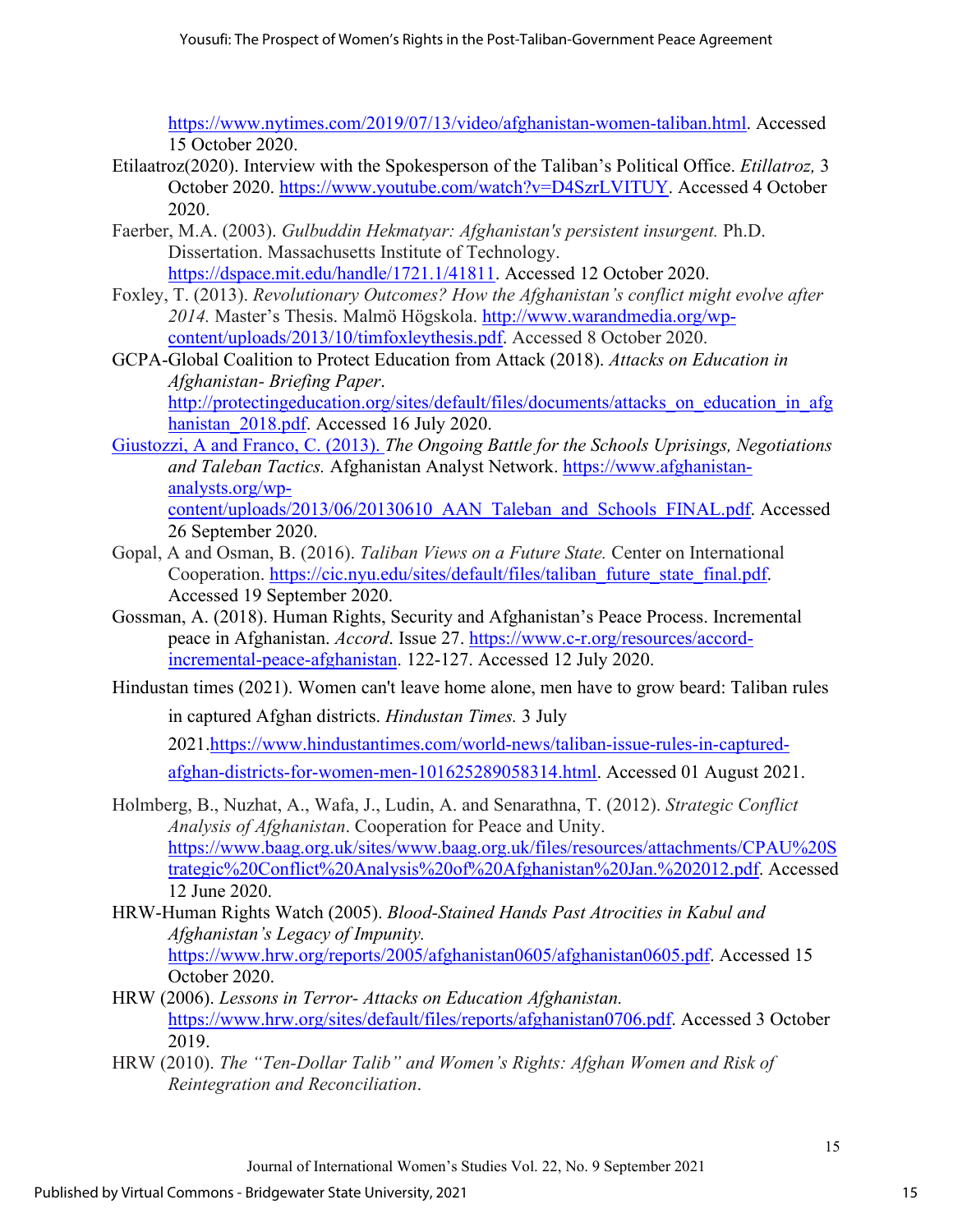[https://www.hrw.org/sites/default/files/reports/afghanistan0710webwcover.pdf.](https://www.hrw.org/sites/default/files/reports/afghanistan0710webwcover.pdf) Accessed 16 July 2020.

- HRW (2009). "*We Have the Promises of the World": Women's Rights in Afghanistan.*  [https://www.hrw.org/sites/default/files/reports/afghanistan1209web\\_0.pdf.](https://www.hrw.org/sites/default/files/reports/afghanistan1209web_0.pdf) Accessed 18 July 2020.
- HRW (2019). *Afghanistan Events of 2018*. [https://www.hrw.org/world-report/2019/country](https://www.hrw.org/world-report/2019/country-chapters/afghanistan.%20Accessed%2028%20September%202019)[chapters/afghanistan. Accessed 28 September 2019.](https://www.hrw.org/world-report/2019/country-chapters/afghanistan.%20Accessed%2028%20September%202019)
- Hudson, V. (2012). What Sex Means for World Peace. *Foreign Policy*, 24 April 2012. [https://foreignpolicy.com/2012/04/24/what-sex-means-for-world-peace/.](https://foreignpolicy.com/2012/04/24/what-sex-means-for-world-peace/) Accessed 30 September 2020.
- Iacopino, V. (1998). *The Taliban's war on women: A health and human rights crisis in Afghanistan.* Physicians for Human Rights.

[http://184.73.243.18:8080/jspui/bitstream/azu/3803/1/azu\\_acku\\_pamphlet\\_hq1735\\_6\\_i23](http://184.73.243.18:8080/jspui/bitstream/azu/3803/1/azu_acku_pamphlet_hq1735_6_i23_1998_w.pdf) [\\_1998\\_w.pdf.](http://184.73.243.18:8080/jspui/bitstream/azu/3803/1/azu_acku_pamphlet_hq1735_6_i23_1998_w.pdf) Accessed 25 September 2020.

- ICG-International Crisis Group (2013). *Women and Conflict in Afghanistan: Asia Report N°252*. [https://www.refworld.org/pdfid/525e78184.pdf.](https://www.refworld.org/pdfid/525e78184.pdf) Accessed 29 October 2019.
- IEoA (2019). *Remarks by spokesman of Islamic Emirate concerning Jirga recommendations by one half of Kabul administration*. Voice of Jihad. [http://alemarahenglish.com/?p=45416.](http://alemarahenglish.com/?p=45416) Accessed 19 July 2020.
- Jackson, A. (2019). *Perspectives on Peace from Taliban Areas of Afghanistan.* United States Institute of Peace. [https://www.usip.org/publications/2019/05/perspectives-peace-taliban](https://www.usip.org/publications/2019/05/perspectives-peace-taliban-areas-afghanistan)[areas-afghanistan.](https://www.usip.org/publications/2019/05/perspectives-peace-taliban-areas-afghanistan) Accessed 16 September 2020.
- Jackson, A. (2018). *Life under the Taliban shadow government.* Overseas Development Institute Report. [https://www.odi.org/sites/odi.org.uk/files/resource-documents/12269.pdf.](https://www.odi.org/sites/odi.org.uk/files/resource-documents/12269.pdf.%20Accessed%2025%20September%202019)  [Accessed 25 September 2019.](https://www.odi.org/sites/odi.org.uk/files/resource-documents/12269.pdf.%20Accessed%2025%20September%202019)
- Johnson, T. H. & Mason, M. C. (2007). Understanding the Taliban and insurgency in Afghanistan. *Orbis*, 51(1), 71-89.
- Keating, M. (1997). Women's rights and wrongs. *The World Today*, 53(1), 11-12.
- Khan, I. G. (2012). Afghanistan: Human cost of armed conflict since the Soviet invasion. *Perceptions*, 17(4), 209-224.
- Koofi, F. (2015). *When women are at the table*. *TED[17](#page-16-0) PlaceDesNations,* 2 January 2015. [https://www.youtube.com/watch?v=CHKsV2\\_LXF4.](https://www.youtube.com/watch?v=CHKsV2_LXF4) Accessed 17 August 2020.
- Kuehn, F. (2018). Taliban history of war and peace in Afghanistan. Incremental peace in Afghanistan. *Accord*. Issue 27. [https://www.c-r.org/resources/accord-incremental-peace](https://www.c-r.org/resources/accord-incremental-peace-afghanistan)[afghanistan.](https://www.c-r.org/resources/accord-incremental-peace-afghanistan) 35-40. Accessed 12 July 2019.
- Moghaddam, S.A. (2018). Escaping the ghosts of the past. Women's participation in peace talks in Afghanistan. Incremental peace in Afghanistan. *Accord.* Issue 27. [https://www.c](https://www.c-r.org/resources/accord-incremental-peace-afghanistan)[r.org/resources/accord-incremental-peace-afghanistan.](https://www.c-r.org/resources/accord-incremental-peace-afghanistan) 63-67. Accessed 12 July 2020.
- Nojumi, N. (2009). The Rise and Fall of Taliban. In Crews, RD, & Tarzi, A (Editors), *The Taliban and the Crisis of Afghanistan*, Harvard University Press, Cambridge. 90-117.
- Paiman, W. (2019). Interview with Moathasem Agha Jan: This Time the Peace-Talks should resume under the UN Supervision*. 8 AM*, 11 November 2019. [https://8am.af/interview](https://8am.af/interview-with-moathat-agha-jan-un-peace-talks-should-start-this-time/?fbclid=IwAR1PEfJVr6VYujVAH7lLH3boGJYsx89PuMx_jDnLttcVd7zibcS8qpMggOM)[with-moathat-agha-jan-un-peace-talks-should-start-this](https://8am.af/interview-with-moathat-agha-jan-un-peace-talks-should-start-this-time/?fbclid=IwAR1PEfJVr6VYujVAH7lLH3boGJYsx89PuMx_jDnLttcVd7zibcS8qpMggOM)[time/?fbclid=IwAR1PEfJVr6VYujVAH7lLH3boGJYsx89PuMx\\_jDnLttcVd7zibcS8qpM](https://8am.af/interview-with-moathat-agha-jan-un-peace-talks-should-start-this-time/?fbclid=IwAR1PEfJVr6VYujVAH7lLH3boGJYsx89PuMx_jDnLttcVd7zibcS8qpMggOM) [ggOM.](https://8am.af/interview-with-moathat-agha-jan-un-peace-talks-should-start-this-time/?fbclid=IwAR1PEfJVr6VYujVAH7lLH3boGJYsx89PuMx_jDnLttcVd7zibcS8qpMggOM) Accessed 23 October 2020.

<span id="page-16-0"></span><sup>&</sup>lt;sup>17</sup> Technology, Entertainment, Design.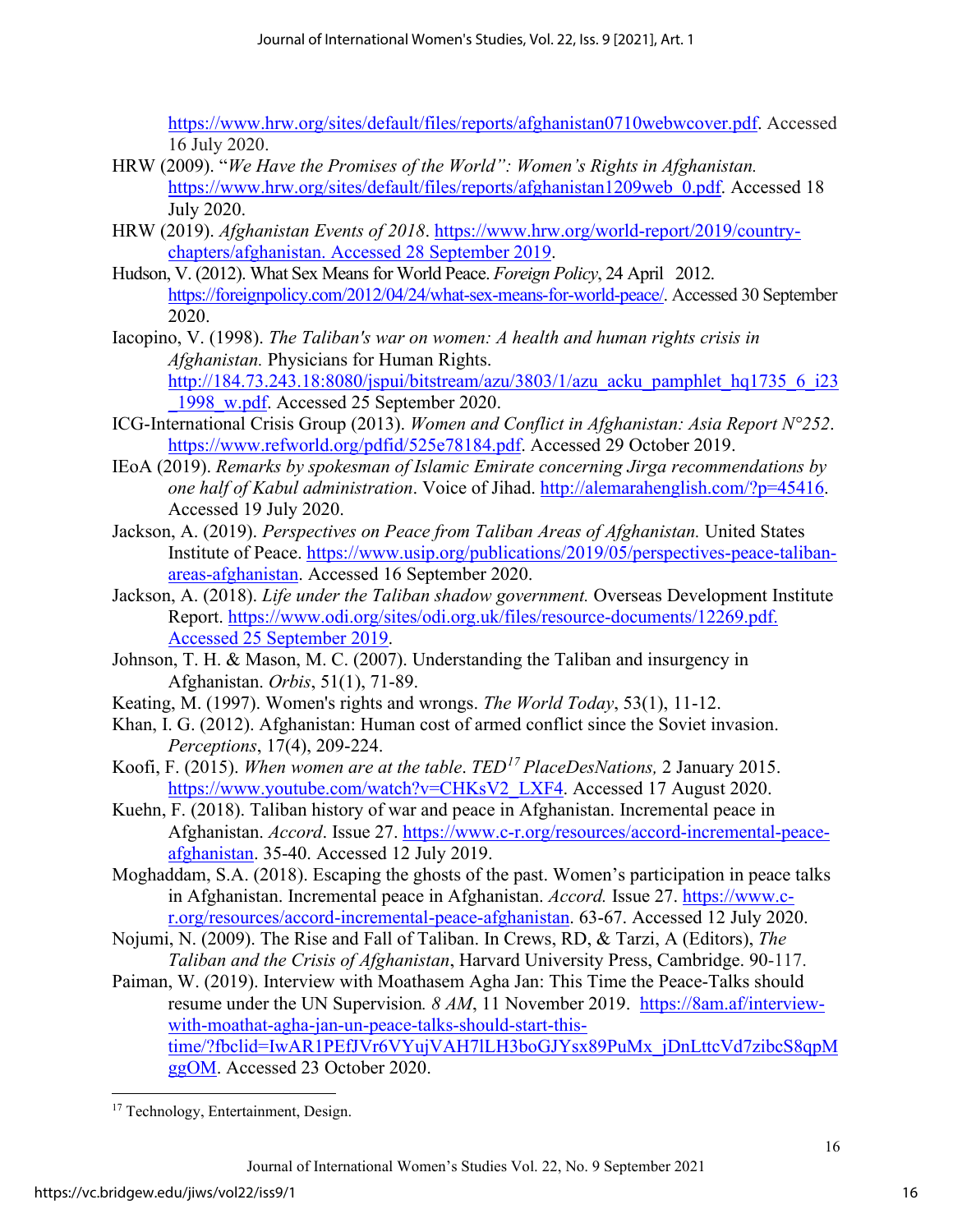Rashid, A. (2001). *Taliban: The Story of the Afghan Warlords*. Pan Books, Pan Macmillan.

- Reporterly (2019). Intra-Afghan Talks in Moscow End After Two Days with Release of a Joint Statement. *Reporterly,* 30 May 2019. [http://reporterly.net/live/newsfeed/thursday-may-](http://reporterly.net/live/newsfeed/thursday-may-30/intra-afghan-talks-in-moscow-end-after-two-days-with-release-of-a-joint-statement/)[30/intra-afghan-talks-in-moscow-end-after-two-days-with-release-of-a-joint-statement/.](http://reporterly.net/live/newsfeed/thursday-may-30/intra-afghan-talks-in-moscow-end-after-two-days-with-release-of-a-joint-statement/) Accessed 16 September 2020.
- Reporterly (2020). Taliban Threatens 180 Girls In Badakhshan From Taking National University Entrance Exam. *Reporterly,* 30 August 2020. [http://reporterly.net/live/newsfeed/saturday](http://reporterly.net/live/newsfeed/saturday-august-22-2020/taliban-threatens-180-girls-in-badakhshan-from-taking-national-university-entrance-exam/)[august-22-2020/taliban-threatens-180-girls-in-badakhshan-from-taking-national](http://reporterly.net/live/newsfeed/saturday-august-22-2020/taliban-threatens-180-girls-in-badakhshan-from-taking-national-university-entrance-exam/)[university-entrance-exam/.](http://reporterly.net/live/newsfeed/saturday-august-22-2020/taliban-threatens-180-girls-in-badakhshan-from-taking-national-university-entrance-exam/) Accessed 29 September 2020.
- Rubin, B and Rudeforth, C. (2016). Enhancing Access to Education: Challenges and Afghanistan. Center On International Cooperation. [https://cic.nyu.edu/publications/enhancing-access-education-challenges-and](https://cic.nyu.edu/publications/enhancing-access-education-challenges-and-opportunities-afghanistan)[opportunities-afghanistan.](https://cic.nyu.edu/publications/enhancing-access-education-challenges-and-opportunities-afghanistan) Accessed 6 November 2019.
- Ruttig, T. (2019). *"Nothing is agreed until everything is agreed": First steps in Afghan peace negotiations*. Afghanistan Analyst Network. 4 February 2019. Section of War and Peace. [https://www.afghanistan-analysts.org/nothing-is-agreed-until-everything-is-agreed-first](https://www.afghanistan-analysts.org/nothing-is-agreed-until-everything-is-agreed-first-steps-in-afghan-peace-negotiations/)[steps-in-afghan-peace-negotiations/.](https://www.afghanistan-analysts.org/nothing-is-agreed-until-everything-is-agreed-first-steps-in-afghan-peace-negotiations/) Accessed 18 July 2020.
- Ruttig, T. (2019). *Women and Afghan Peace Talks: 'Peace consensus' gathering left Afghan women without reassurance.* Afghanistan Analyst Network*,* 15 April 2019. Section of Rights and Freedom. [https://www.afghanistan-analysts.org/women-and-afghan-peace](https://www.afghanistan-analysts.org/women-and-afghan-peace-talks-peace-consensus-gathering-left-afghan-women-unassured/)[talks-peace-consensus-gathering-left-afghan-women-unassured/.](https://www.afghanistan-analysts.org/women-and-afghan-peace-talks-peace-consensus-gathering-left-afghan-women-unassured/) Accessed 23 October 2020.
- Ruttig, T. (2011). *Tactical or genuine? The Taleban's 'new education policy'*. Afghanistan Analysis Network, 15 January 2011. Section of Context and Culture. [https://www.afghanistan-analysts.org/tactical-or-genuine-the-talebans-new-education](https://www.afghanistan-analysts.org/tactical-or-genuine-the-talebans-new-education-policy/)[policy/.](https://www.afghanistan-analysts.org/tactical-or-genuine-the-talebans-new-education-policy/) Accessed 18 September 2020.
- Sheikh, M.K and Khan, A. (2019). *Prospect of a settlement with the Afghan Taliban: Exit, peace and governance from the Taliban perspective*. Danish Institute for International Studies Report. [http://pure.diis.dk/ws/files/2635559/DIIS\\_Report\\_2019\\_1\\_Final.pdf.](http://pure.diis.dk/ws/files/2635559/DIIS_Report_2019_1_Final.pdf) Accessed 18 October 2020.
- Shinn, J, & Dobbins, J. (2011). *The Terms of a Peace Accord.* In Afghan Peace Talks: A Primer, RAND Corporation, 80-93.
- Skaine, R. (2002). *The women of Afghanistan under the Taliban.* Jefferson, N.C., London: McFarland.
- The Guardian (2020). Afghan peace talks with Taliban begin in Doha with rocky path ahead. *The Guardian*, 12 September 2020. [https://www.theguardian.com/world/2020/sep/12/afghan](https://www.theguardian.com/world/2020/sep/12/afghan-peace-talks-with-taliban-begin-in-doha-with-rocky-path-ahead)[peace-talks-with-taliban-begin-in-doha-with-rocky-path-ahead.](https://www.theguardian.com/world/2020/sep/12/afghan-peace-talks-with-taliban-begin-in-doha-with-rocky-path-ahead) Accessed 28 September 2020.
- The US State Department (2020). Agreement for Bringing Peace to Afghanistan. [https://www.state.gov/wp-content/uploads/2020/02/Agreement-For-Bringing-Peace-to-](https://www.state.gov/wp-content/uploads/2020/02/Agreement-For-Bringing-Peace-to-Afghanistan-02.29.20.pdf)[Afghanistan-02.29.20.pdf.](https://www.state.gov/wp-content/uploads/2020/02/Agreement-For-Bringing-Peace-to-Afghanistan-02.29.20.pdf) Accessed 28 September 2020.
- Tolonews (2020). Negotiator Abdul Hafiz Mansour Discusses Afghan Peace Talks. *Tolonews,* 25 September 2020. [https://www.youtube.com/watch?v=OrAw9TqrCNI.](https://www.youtube.com/watch?v=OrAw9TqrCNI) Accessed 3 October 2020.